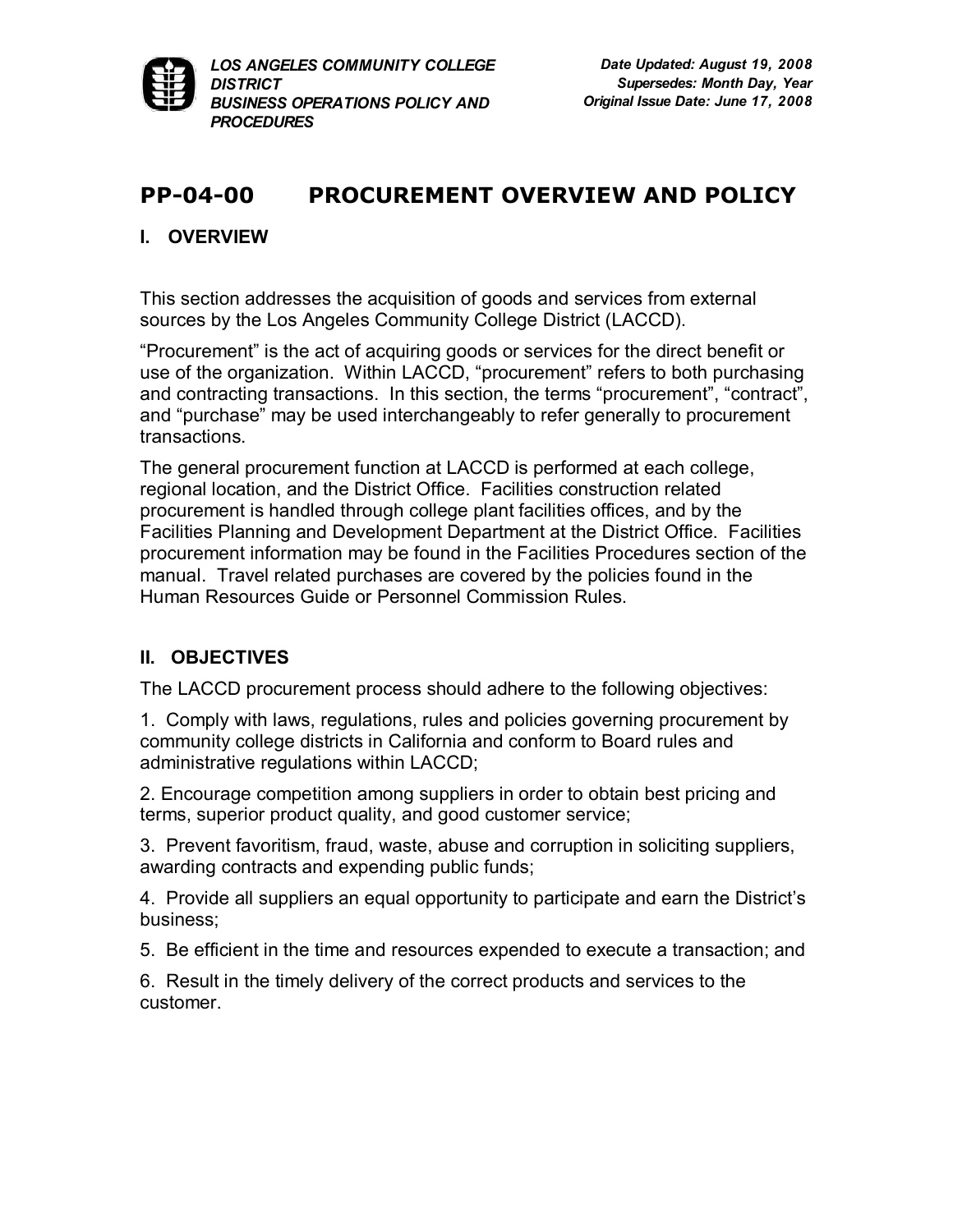

## **III. POLICY**

It is the policy of LACCD to procure necessary supplies, materials, equipment and services in a timely and efficient manner for a reasonable price, via transactions that are advantageous to the District in accordance with procedures set forth by the Board of Trustees, the [California Public Contract Code](http://www.leginfo.ca.gov/cgi-bin/calawquery?codesection=pcc&codebody=&hits=20), the [California Education Code](http://www.leginfo.ca.gov/cgi-bin/calawquery?codesection=edc&codebody=&hits=20) and other applicable laws of the State of California.

1. Except as noted below, LACCD shall not be bound to any contract unless and until that contract is authorized or ratified by the Board of Trustees. For those employees with delegated contracting authority for specified procurement transactions, LACCD shall be bound to the contracts without prior authorization from the Board of Trustees. However, these contracts still require ratification by the Board within 60 days of the contract execution.

2. Contracts with LACCD shall be limited to three years for purchase of materials or supplies and five years for equipment or services, unless otherwise defined by statute.

3. LACCD shall not contract out for any personal services that are generally found within the expertise of District's classified service, except for those reasons specified within Education Code Section 88003.1.

4. LACCD shall formally bid contracts for supplies, materials, equipment and services in accordance with the bidding threshold established by the State of California and is adjusted on an annual basis. For transactions not required to be formally bid, LACCD will apply other competitive procurement processes when practicable.

5. The Chancellor has delegated signatory authority for certain contracts to employees identified in Administrative Regulation B-19. Any employee who signs a contract in violation of his/her authority may be disciplined. Education Code section 81655 provides that any employee shall be personally liable to the LACCD for any and all monies of the LACCD paid out as a result of that employee's malfeasance. LACCD costs incurred as a result of employee malfeasance may be charged to the location which created the liability, as determined by the Chancellor or his/her designee.

6. When advantageous to do so and legally permissible, the LACCD may facilitate volume purchasing and institute district-wide supplier contracts. In addition, it may take advantage of procurement methods permitted by the State to facilitate purchasing and reduce the cost of supplies, materials, equipment and services.

## **IV. DEFINITIONS**

Whenever the following terms appear in these policies and procedures, the definitions will have the corresponding meanings.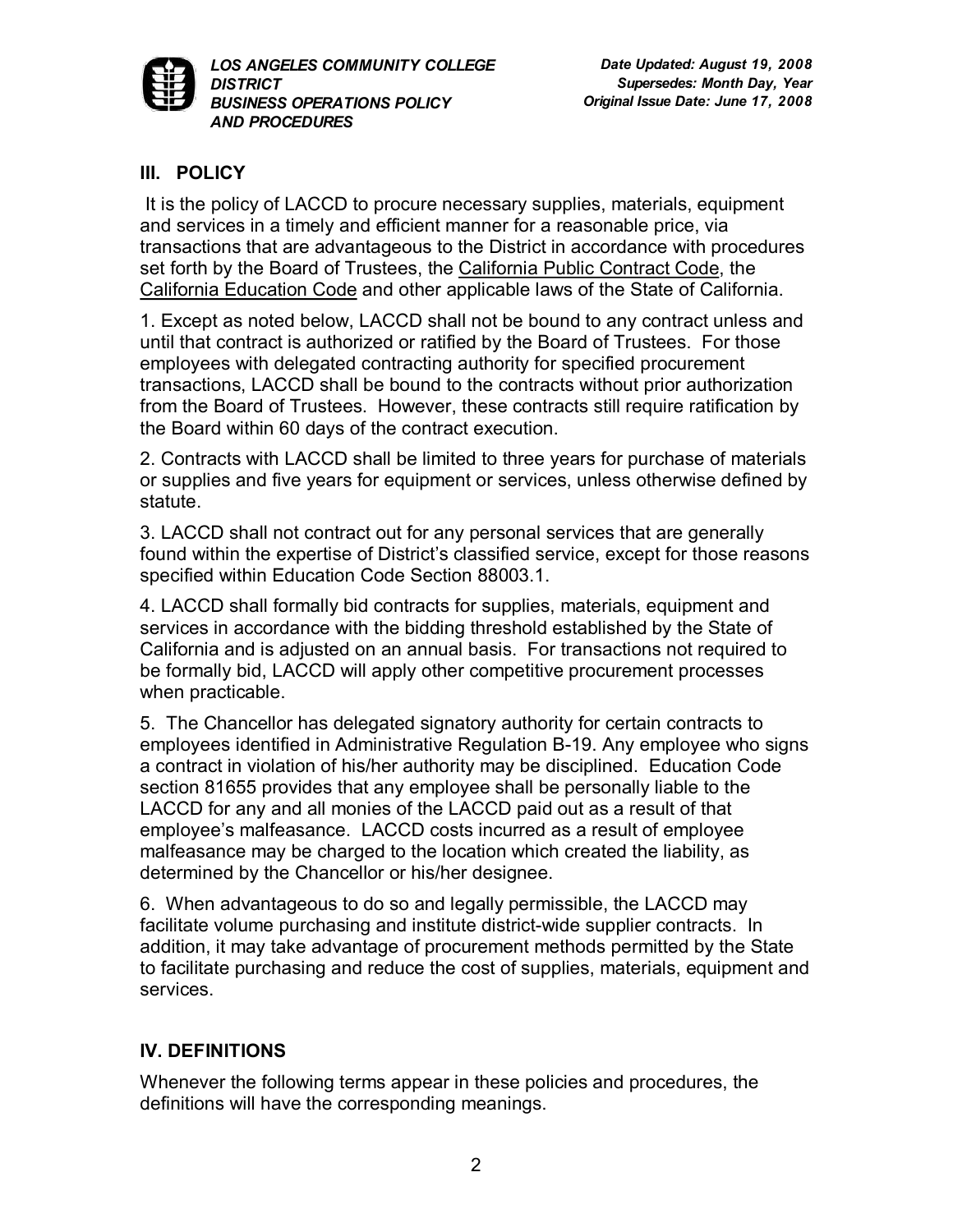

**"Bid"** A firm offer from a supplier to sell the District goods or services at a specific price for a procurement estimated to cost more than the Large Purchase threshold in which award will be made to the supplier offering the lowest price, all other factors being equal. Bids must be solicited through an Invitation for Bids ("IFB") and submitted sealed in writing, to the District by mail or personal delivery; faxed or emailed submittals are not acceptable. If the procurement is estimated to cost less than the Large Purchase threshold, offers may be solicited as Quotes rather than as Bids.

**"Bid Threshold"** The dollar amount above which California state law, as specified in Public Contract Code section 20651, requires a procurement transaction to be acquired through formal sealed bidding. The amount started at \$50,000 and is increased effective January 1 of each year by the Board of Governors of the California Community Colleges based on an inflation index. As of January 1, 2008, the Bid Threshold was \$72,400.

**"Board"** The Board of Trustees of the Los Angeles Community College District.

**"Board Approval"** An action taken by the Board of Trustees to authorize a purchase order or contract for services **BEFORE** the award, commencement or issuance of a contract or purchase order. This action is taken by the board in the public session of a board meeting.

**"Board Ratification"** An action taken by the Board of Trustees to authorize a purchase order or contract for services AFTER the award, commencement or issuance of a contract or purchase order. This action is taken by the board in the public session of a board meeting. Purchase orders and contracts requiring board ratification must be ratified within 60 calendar days of purchase order issuance or contract commencement.

**"College"** Any of the nine colleges within the Los Angeles Community College District and, when referring to a Location, the District Office. A College includes all of its satellite campuses.

**"College President" or "President"** The President of any of the nine Colleges within the Los Angeles Community College District and, at the District Office, the Deputy Chancellor.

**"College Procurement Specialist (CPS)"** One of three (3) regional procurement professionals in the District who: (a) is responsible for serving three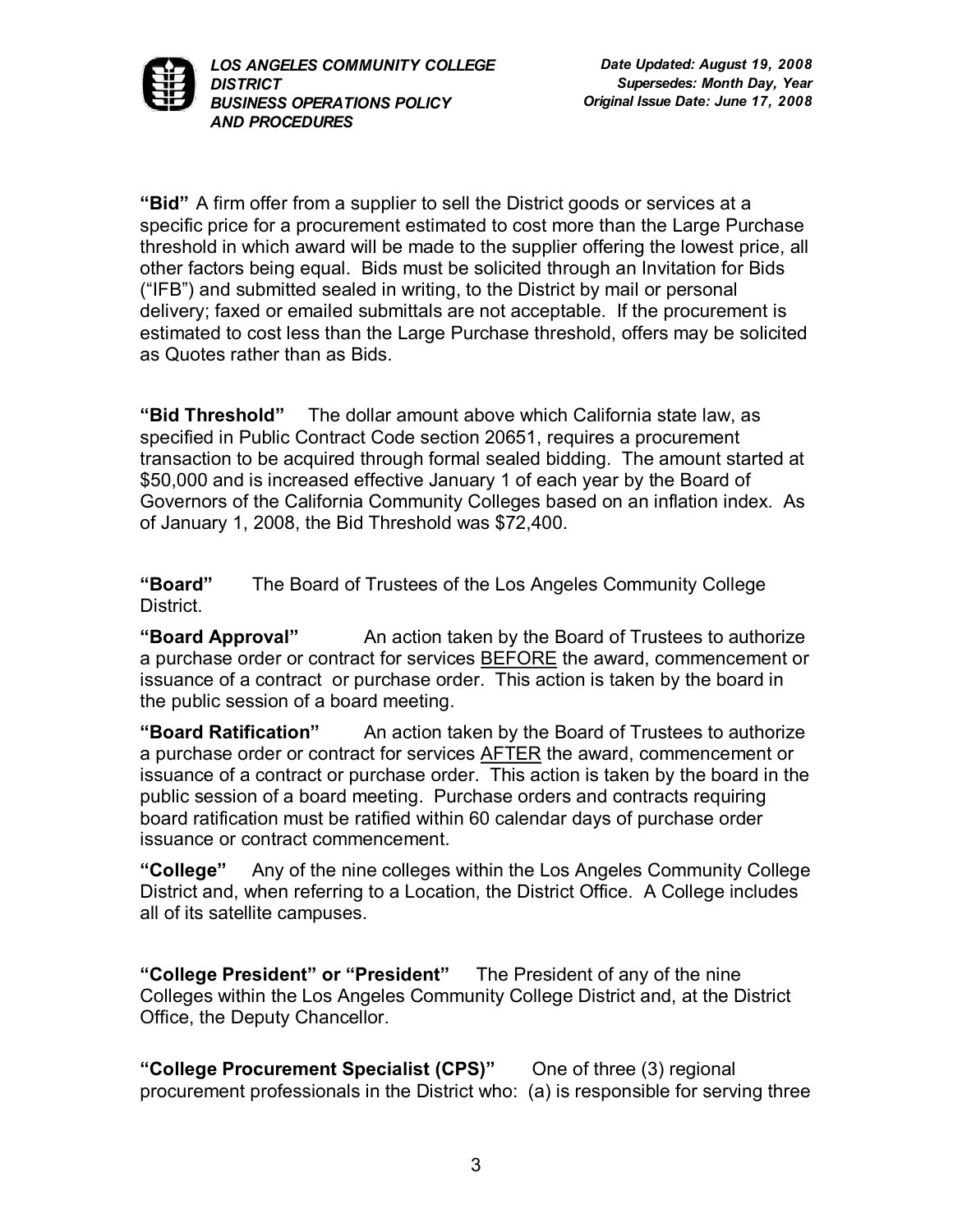

colleges; (b) resides at one of his/her three assigned Colleges, and (c) reviews, approves/releases Medium-Purchase transactions initiated by the Colleges. The CPS reports directly to the Vice Presidents of Administrative Services at his/her three Colleges and coordinates with the Contracts and Purchasing Manager at the District Office.

**"Contracts and Purchasing"** The Contracts and Purchasing Section within the Business Services Division housed at the District Office.

**"District"** The Los Angeles Community College District, including any or all of its colleges and locations.

**"ERP or Procurement System"** – Represents the Enterprise Resource Planning System known as "SAP" for which the on-line procurement database exists with other modules such as financial and cost accounting, payroll, benefits and personnel hiring. The procurement module of the system is used to process purchase orders and contracts, provide electronic approval of these documents and house procurement reports.

**"Goods"** Supplies, materials, equipment or other Personal Property procured by the District for its business use.

**"Invitation for Bids ("IFB")** Also referred to as "Formal Advertising," the solicitation used to request sealed Bids in accordance with Public Contract Code section 20650 et seq. and Education Code section 81641 et seq.

**"Large Purchase"** A procurement transaction at or above the formal bid dollar amount (\$72,400 as of January 1, 2008) at which sealed bids must be solicited as prescribed in Public Contract Code section 20651. Also, Professional Services valued above the Large Purchase threshold that are procured through a Request for Proposals process.

"License" A contract authorizing a non-exclusive use, but not ownership, of property. A Permit for Use and a Civic Center Permit are licenses authorizing other parties' use of District Real Property.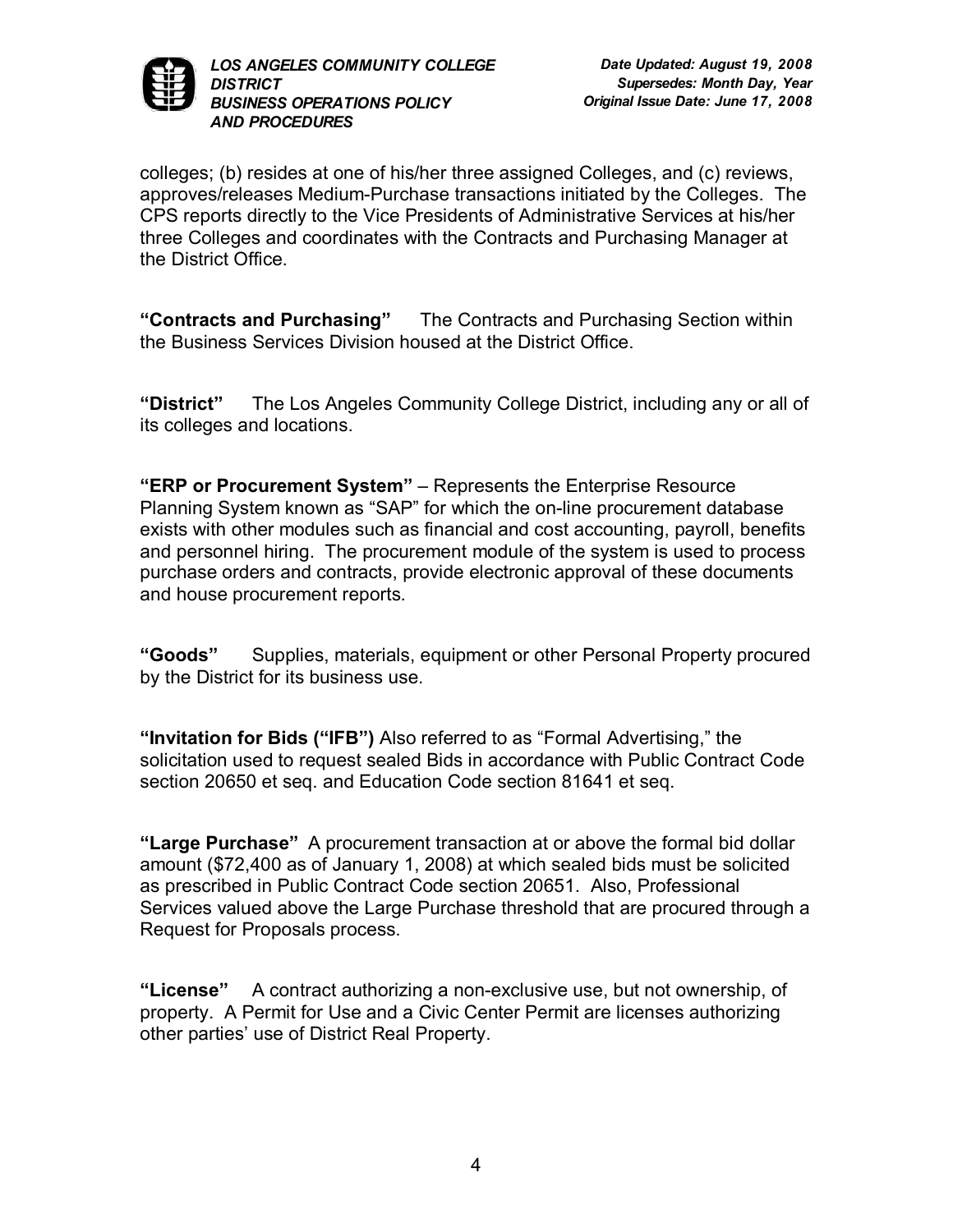

**"Location"** Any of the nine Colleges and the District Office, for a total of 10 Locations within the District. A satellite campus is deemed to be a part of its associated College.

**"Medium Purchase"** A Procurement transaction *above* the Small Purchase maximum dollar amount (\$5,000) and *below* the Large Purchase dollar amount threshold (\$72,400 as of January 1, 2008). A Medium Purchase requires the receipt of not fewer than three (3) responsive written quotes or proposals.

"Micro-Purchase" A Procurement transaction at or below the dollar amount (\$2,500 as of December 31, 2006) at which informal competitive quotes must be solicited. No quotes are required for micro-purchases but it is considered best business practice to solicit quotes when practical to do so.

**"Personal Property"** Any property that is not Real Property; any Goods.

**"Personal Service"** Routine labor for which no special training, education or certification or license is required, such as maintenance, which is not a professional service. Personal Services reasonably projected to cost more than the Large Purchase threshold must be procured through the issuance of an Invitation for Bids.

**"Procurement"** A purchase order, contract, lease, license, authorization of payment, authorization to pay library materials, purchasing card transaction, or other method used within the District to acquire Goods or Services for the benefit of the District. Also, the act of purchasing or contracting for goods or services.

**"Professional Service"** Also referred to as "Special Service," labor which is described in Government Code section 53060. Professional Services are deemed to be exempt from the requirement in Public Contract Code section 20651 for sealed bidding. However, if the estimated value equals or exceeds the Large Purchase threshold, a Request for Proposals process is customarily used to procure the service.

**"Proposal"** A firm offer from a supplier to sell the District Goods or Services at a specific price for a procurement in which award will be made based on price and other factors considered together. Proposals are to be solicited only for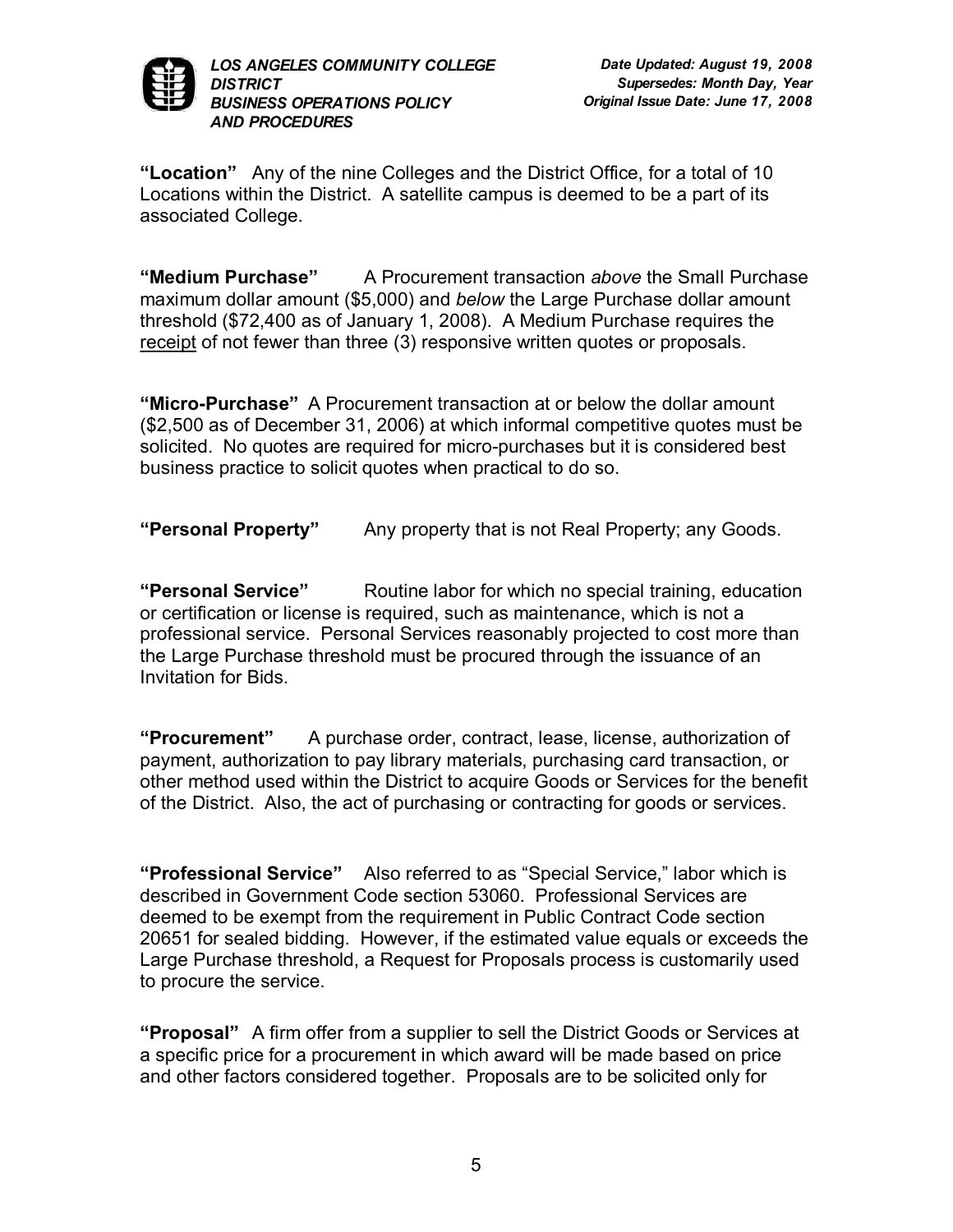

Professional Services and electronic data-processing equipment and other Goods and Services as referenced in "Request for Proposals" below.

**"Quote"** A firm offer from a supplier to sell the District Goods or Services at a specific price for a procurement costing less than the Large Purchase Bid threshold in which award will be made to the supplier offering the lowest price, all other factors being equal. Unless otherwise specified, a Quote may consist of a catalog price or an emailed, faxed, mailed or hand-delivered written offer. Copies of, or other evidence of solicited or received, Quotes must be retained by the initiator. If the procurement is estimated to cost more than the Large Purchase threshold, offers must be solicited as sealed Bids rather than as Quotes.

**"Real Property"** Land, buildings, and their structural components; also infrastructure improvements, such as roads and sewers.

**"Request for Proposals "("RFP")** The solicitation used to solicit Proposals for Professional Services as described in Government Code section 53060 and electronic data-processing equipment and other Goods and Services as described in Education Code section 81645.

**"Services"** Labor, as distinguished from Goods, purchased by the District for its business use. See also "Personal Services" and "Professional Services."

**"Small Purchase"** A procurement transaction (defined for this definition as a single line-item on a purchase order or contract, rather than the entire amount of the purchase order or contract) above the Micro-Purchase maximum dollar amount (\$2,500 as of December 31, 2006) and *below* the Medium Purchase dollar amount threshold (\$5,000). A Small Purchase requires the solicitation of not fewer than three (3) Quotes or Proposals and receipt of at least one.

**"Vice President of Administrative Services"** The Vice President of Administrative Services or Vice President of Administration at a College. At the District Office the responsibilities identified to a Vice President of Administration at a college location may be the responsibility of the Director of Business Services. The Vice President of Administrative Services typically oversees the procurement function at the colleges.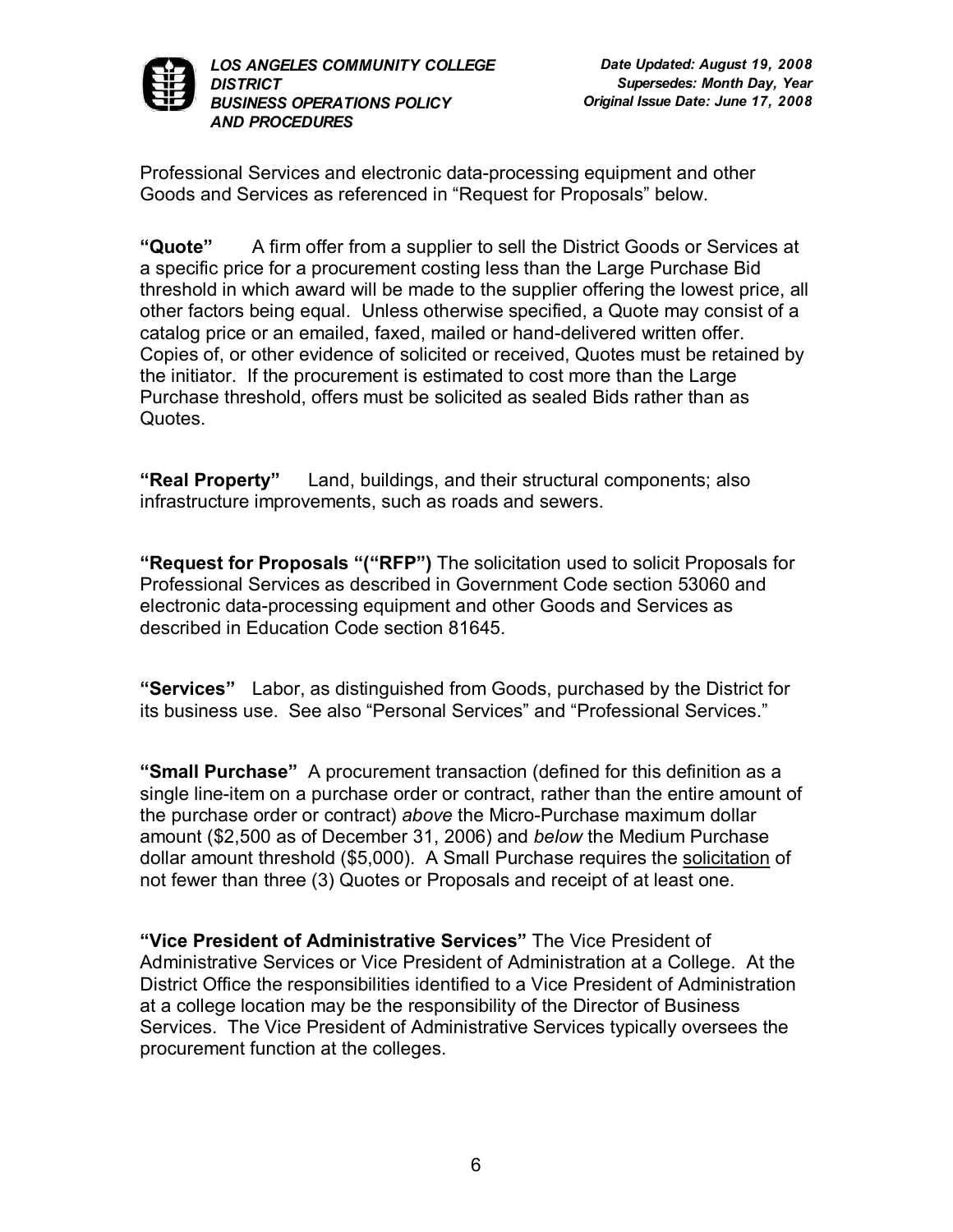

*Date Updated: August 19, 2008 Supersedes: Month Day, Year Original Issue Date: June 17, 2008*

## **V. LEGAL AUTHORITY AND CITATIONS**

[California Education Code](http://www.leginfo.ca.gov/cgi-bin/calawquery?codesection=edc&codebody=&hits=20) [Section](http://www.leginfo.ca.gov/cgi-bin/displaycode?section=edc&group=81001-82000&file=81641-81656) 81644 [Section](http://caselaw.lp.findlaw.com/cacodes/edc/81641-81656.html) 81655 Section [88003.1](http://www.leginfo.ca.gov/cgi-bin/displaycode?section=edc&group=87001-88000&file=88000-88040)

[California Public Contract Code](http://www.leginfo.ca.gov/cgi-bin/calawquery?codesection=pcc&codebody=&hits=20)

Section 20650, et seq Government Code Section 53060 [LACCD Board Rules](http://www.laccd.edu/board_rules/) [Chapter VII, Article I, Contracting](http://www.laccd.edu/board_rules/documents/Chapter%20VII/Ch.%20VII%20-%20Article%20I.doc) LACCD Administrative Regulation B-19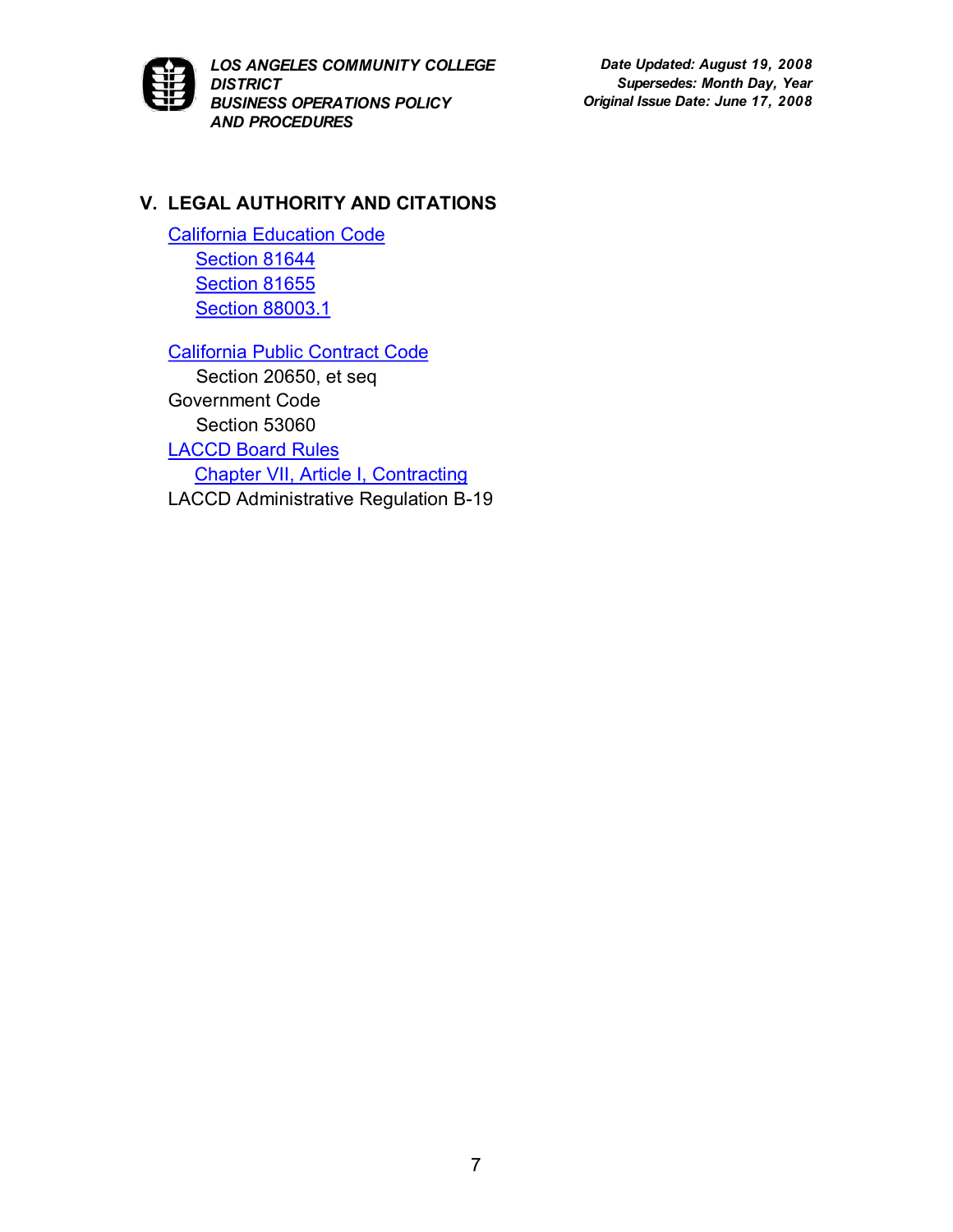

# **PP0401 PROCUREMENT RESPONSIBILITIES AND ORGANIZATION**

### **I. OVERVIEW**

Generally, three different functional areas are responsible for handling procurement at LACCD: (1) the college purchasing offices; (2) College Procurement Specialists (CPS); (3) Contracts and Purchasing Section at the District Office.

Procurement responsibilities are divided among these three areas based on dollar threshold and type of transaction. Purchases of services, supplies and equipment are ordinarily handled in the following manner:

- A. College Purchasing Office purchases up to \$5,000; except procurement transactions initiated by the college Plant Facilities Offices and in some colleges specially funded programs. For facilities related procurement, please see the Facilities Procedures starting in section 06-00.
- B. College Procurement Specialist purchases from \$5,000 up to the formal bidding threshold.

Procurement regions are divided in the following manner:

- 1. East Los Angeles College, Trade Tech College, and West Los Angeles College
- 2. Southwest College, Harbor College, and City College
- 3. Valley College, Pierce College, and Mission College
- C. Contracts and Purchasing Section at the District Office purchases requiring formal bidding or special handling due to the complexity and nature of the transactions; cooperative and piggyback purchases; and other purchasing transactions not delegated by the Chancellor or Board of Trustees to the colleges set forth in Administrative Regulation B-19.

## **II. RESPONSIBILITIES**

- A. College Purchasing Office
	- 1. Assisting college faculty and staff in making routine purchases up to \$5,000 and other transactions delegated to the colleges by the Board and Chancellor;
	- 2. Obtaining quotes from suppliers;
	- 3. Entering all procurement documents into the financials and procurement database;
	- 4. Working with college receiving department and accounts payable on campus to resolve procurement issues which may impact receipt of goods and/or payment of suppliers.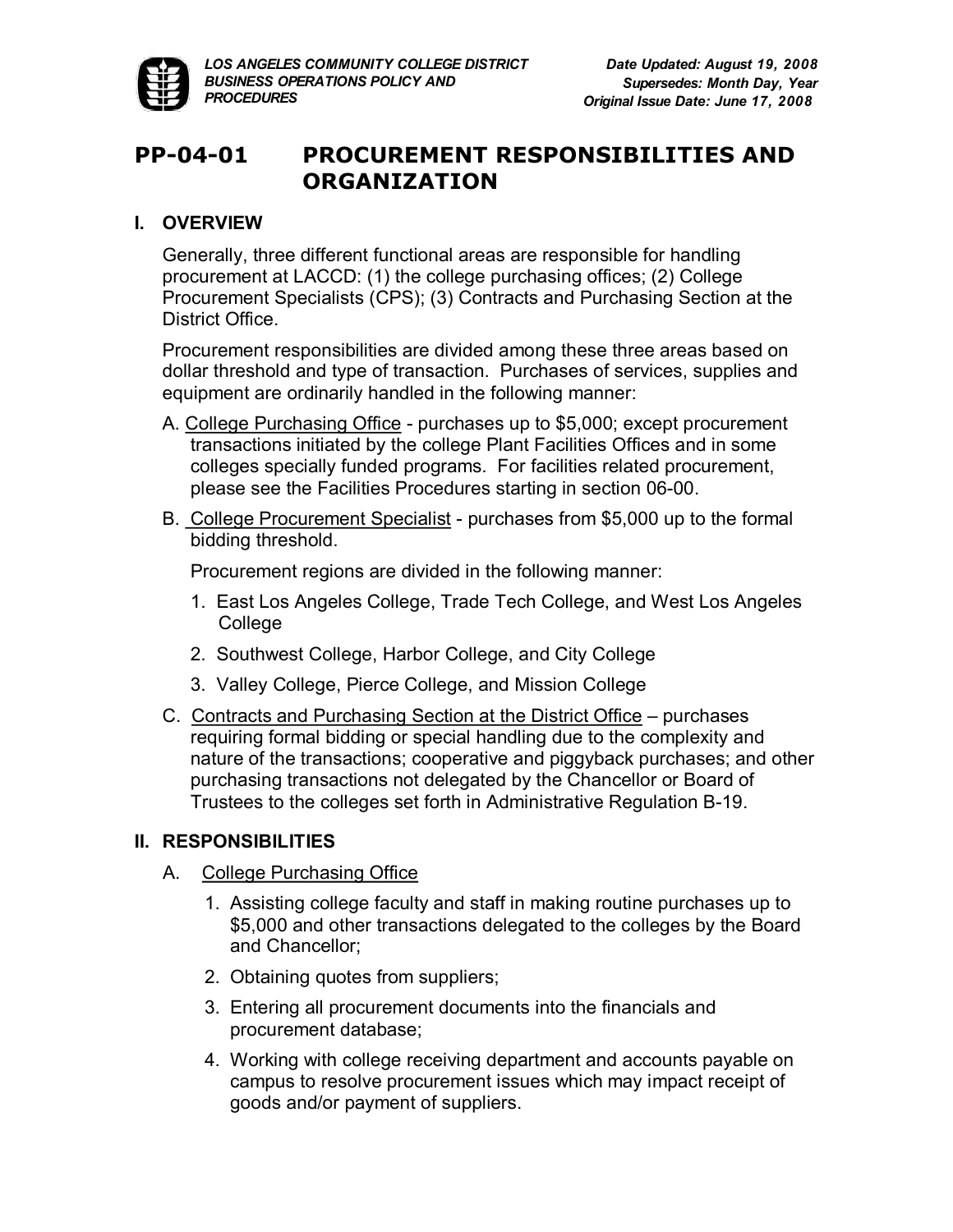

- B. College Procurement Specialist
	- 1. Assisting college faculty and staff throughout their region in making purchases from \$5,000 up to the bid threshold;
	- 2. Monitoring college procurements for compliance with board policies, administrative regulations and best practices;
	- 3. Obtaining quotes from suppliers and engaging in informal competitive procurement when deemed necessary;
	- 4. Entering purchases in the procurement database within their assigned purchasing thresholds;
	- 5. Drafting agreements for services within their assigned purchasing thresholds;
	- 6. Creating board items to be presented to the Board of Trustees for authorization or ratification.
- C. Contracts and Purchasing Section at the District Office
	- 1. Assisting the colleges in making purchases above the bid threshold and transactions not delegated to the colleges, including performing the following:
		- a) Placing legal advertisements,
		- b) Coordinating bidders' and proposers' conferences, as required,
		- c) Preparing Invitations for Bids and Requests for Proposals,
		- d) Issuing addenda to solicitations,
		- e) Opening bids and proposals,
		- f) Overseeing the evaluation of bids and proposals, and recommending awards to the Board of Trustees;
	- 2. Negotiating and preparing contracts;
	- 3. Performing the duties of the College Procurement Specialist for the District Office and for any region temporarily without a CPS.
	- 4. Providing necessary procurement training to procurement initiators, department heads, specially-funded program directors, directors of college facilities, vice presidents and other administrators and staff involved in the procurement process throughout the District.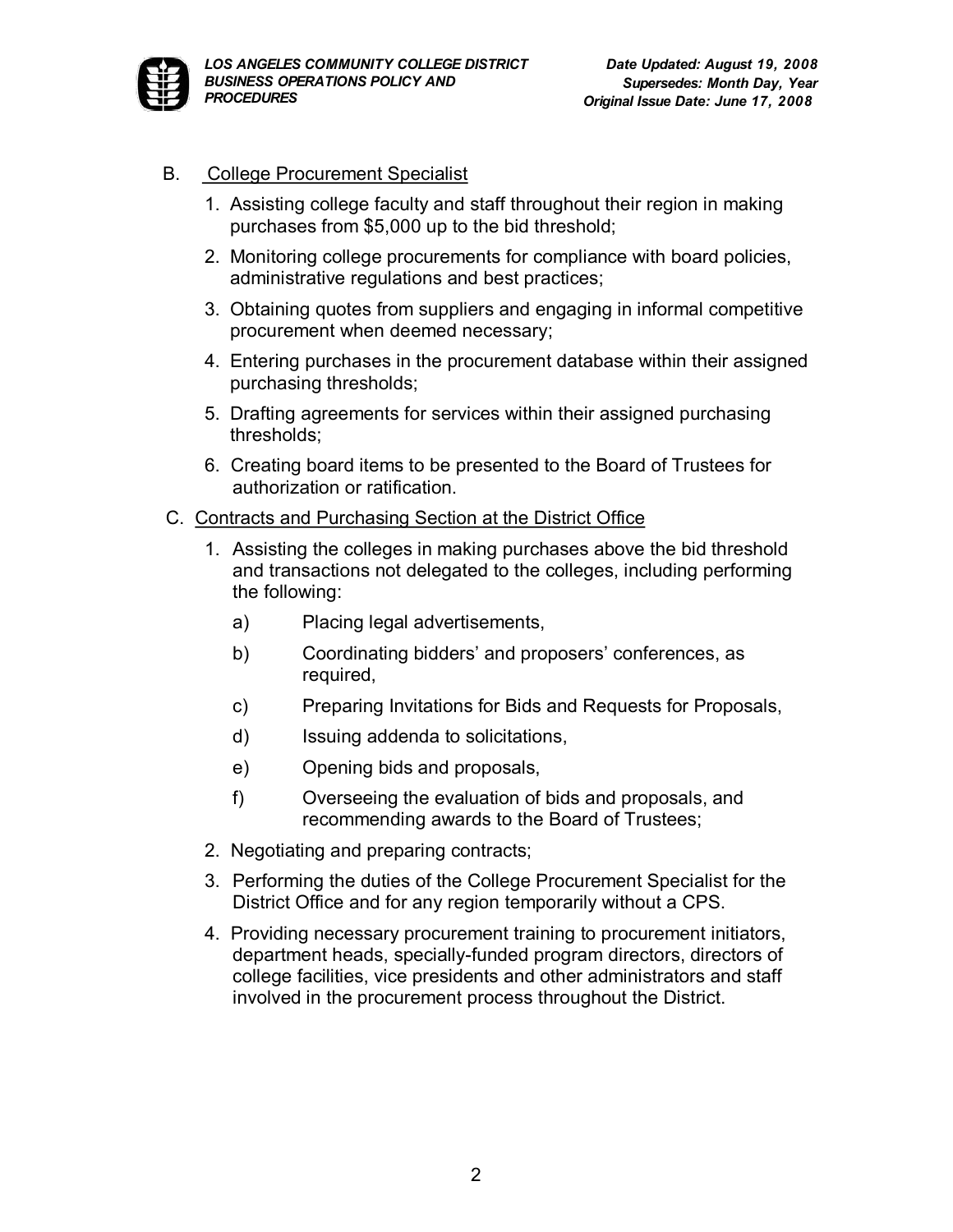

- D. The Procurement areas are not responsible for the following:
	- 1. Employment transactions, including but not limited to the following:
		- a) Services of professional experts, students or other unclassified service workers, as distinguished from professional services of architects, engineers, appraisers or environmental consultants;
		- b) Certificated services;
		- c) Classified services;
		- d) Contracts for construction-related services.
- E. Enterprise Resource Planning (ERP) Financials and Purchasing Specialists/Analysts

Technical configuration of the ERP procurement databases and on-line technical support functions are handled by the ERP finance and purchasing specialists, not by the District Contracts and Purchasing Section staff.

## **III. LEGAL AUTHORITY AND CITATIONS**

LACCD Board Rules Chapter VII, Article I, Contracting Administrative Regulation B-19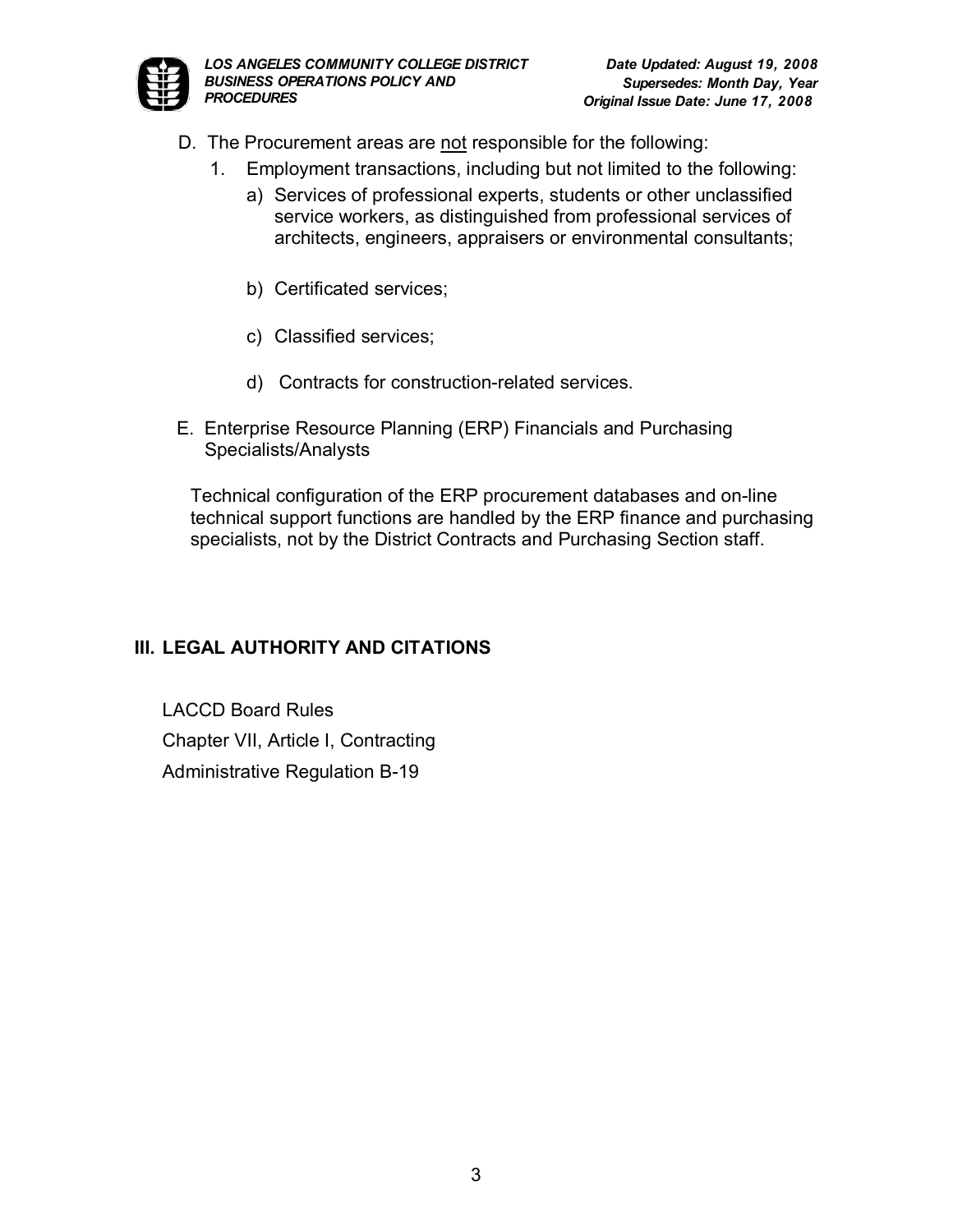

# **PP-04-07** SHORT TERM AGREEMENTS AND **CONTRACTS FOR SERVICES**

## **A. SHORT TERM AGREEMENTS**

## **I. OVERVIEW**

A. Short-Term Agreement (STA) is a contract for personal or professional services or rental of equipment with a term of one year or less and costing \$5,000 or less. No quotes are needed for services costing up to \$2,500. At least a minimum of three informal competitive quotes from potential contractors are needed prior to obtaining services, with the exception of transactions for Community Services programs, modeling services, musical performances, workshop presenters, and when compatible parts and servicing is a demonstrated need or grant guidelines require otherwise. The quotes are kept on file with the College in the purchase transaction file. These transactions are handled at the colleges and require approval by the Vice President of Administrative Services.

## **II. PROCESS**

- A. An STA is typically entered in the procurement database system as a purchase order document (PO), STA document type.
- B. An STA can only be amended through submission of a PR/RFC (Purchase Requisition/Request For Contract). However, the duration of the STA, including any amendments made to the STA, may not exceed the maximum one-year period and the total cost of the STA, may not exceed \$5,000. Any amendments made to STAs are handled by the College Procurement Specialists and the District Contracts Section only.
- C. An STA must be ratified by the Board of Trustees within 60 days of commencement of service. A copy of the STA with both parties' signatures should be forwarded to the appropriate College Procurement Specialist for recordkeeping purposes.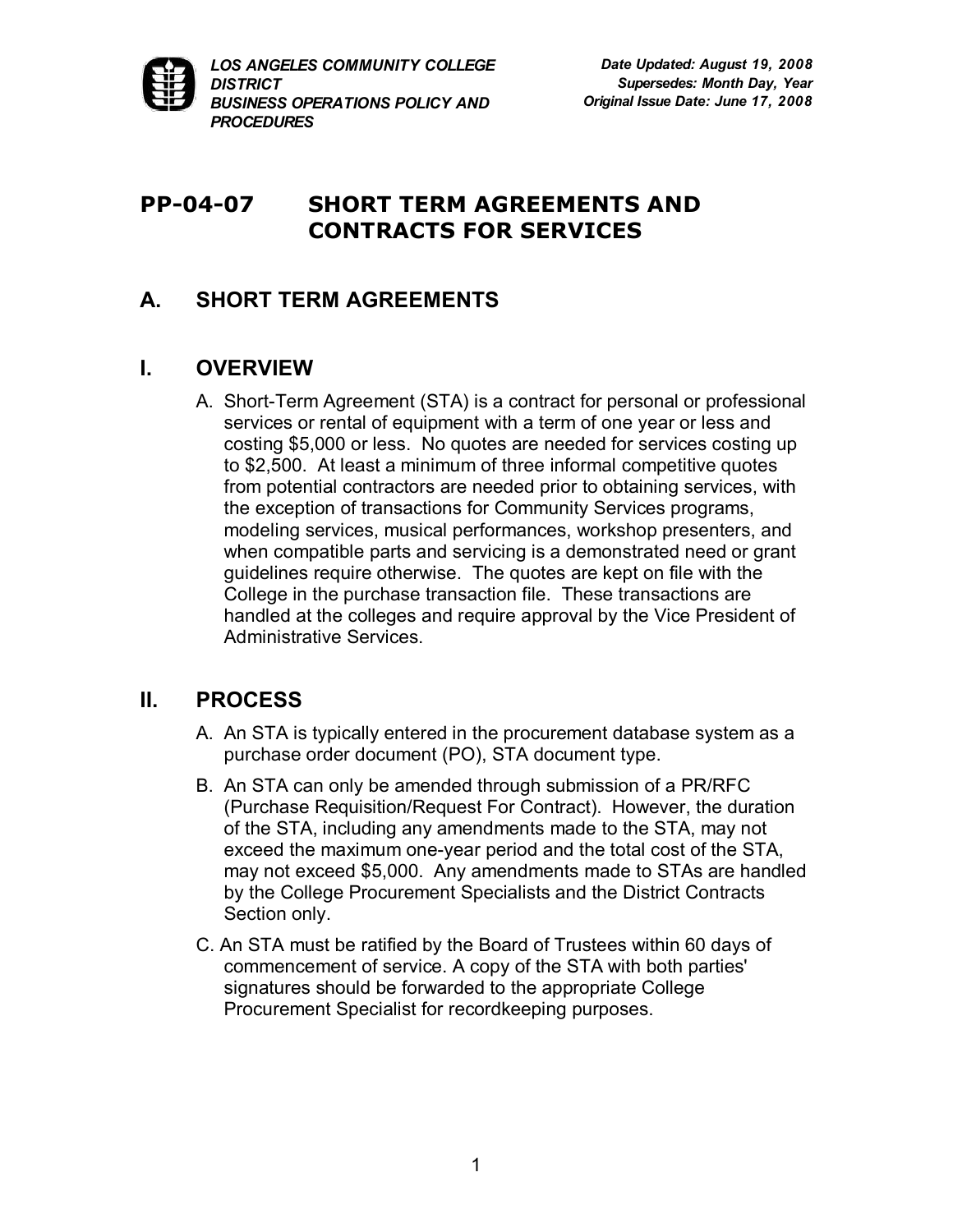

## **B. CONTRACT AGREEMENTS**

## **I. OVERVIEW**

A Contract (CO) originated as a Request for Contract (RFC) is used to procure personal or professional services, equipment maintenance, leases of equipment, real estate, grants, student health center services, student intern arrangements and other services and products for which a shortterm agreement, purchase order or a limit order is not appropriate. Written quotes from three or more potential contractors are needed prior to obtaining services except when compatible parts and servicing is a demonstrated need or grant guidelines require otherwise. The original quotes are kept on file with the College in the purchase transaction file. These transactions are initiated at the Colleges and require approval by the College President or Vice President of Administrative Services. Contracts not requiring formal bid are routed by the College to either the College Procurement Specialist (accompanied by any quotes collected) to review, release and convert. Contracts requiring formal bid or involving special circumstances are sent directly to the District Contracts & Purchasing Manager to review, release and complete.

## **II. PROCESS**

- **A.** A Contract is initiated as a Request for Contract (RFC) and entered at the initiating location. The RFC should contain the following information: (1) a specific description of what is being procured and purpose; (2) unit cost and total contract cost; (3) contract term; and other specific terms or conditions relevant to the transaction. The RFC should also state if the transaction is a new contract, an amendment to an existing contract or an encumbrance of additional funds. If it is an amendment to an existing contract, the existing contract number should be provided.
- **B.** For an RFC of \$5,000 and less, after it is converted into a Contract (CO), two originals of the agreement are sent to the contractor for signature and returned to the originating college for signature by the Vice President of Administrative Services. One original is retained on campus and the other is returned to the contractor. A copy of the fully signed contract should be sent to the College Procurement Specialist .
- **C.** For RFCs over \$5,000 up to the statutory bid threshold (presently \$65,100), the RFC is electronically approved by the initiating College Vice President of Administrative Services and the document routes to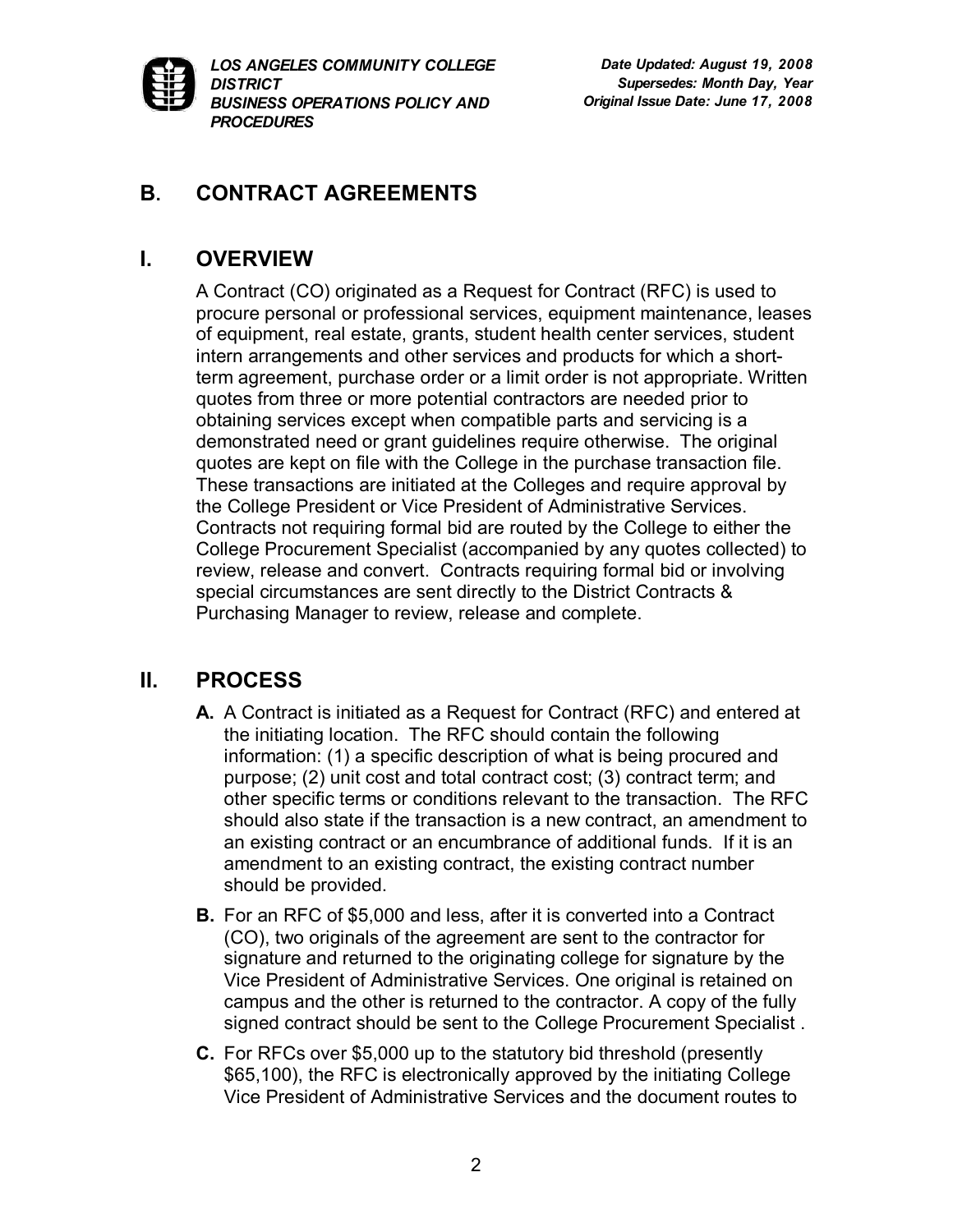

the College Procurement Specialist for review, release and conversion into a contract after review of any backup documents provided by the initiator. Two originals of the contract are sent to the contractor for signature and return to the initiating college Vice President of Administrative Services for signature. One executed original is sent to the contractor and the second original is sent to and retained by the College Procurement Specialist. A certified copy is sent to the initiating college Vice President of Administrative Services for the campus purchasing file.

- **D.** Contracts transacted by the colleges or at the regional level are to be reported by the College Procurement Specialist for ratification at the a board meeting within sixty (60) days of commencement of the contract.
- **E.** Contracts not delegated to the College Presidents for transaction under Administrative Regulation B-19 are to be processed by the District Contracts and Purchasing Section. The RFC for these transactions are entered at the initiating colleges and are electronically reviewed, approved and released by the Vice President of Administrative Services. Once the contract transaction has been electronically released by the Vice President, the District Contracts & Purchasing Manager must also review, approve and release the contract in the procurement database system. If required, a formal bid or formal request for proposal may be initiated by the District Contracts Section.
- **F.** For a RFC initiated for Specially Funded Program (SFP) grants, with no cost associated with the transaction, all relevant backup documents must be sent to the College Procurement Specialist to convert the RFC into a CO and prepare the board agenda item. The backup documents include a paper Contract Request Form signed by the Program Director and the Vice Presidents of Academic Affairs and Administrative Services, the official Award Letter, copies of the grant contract and a copy of the Budget Transfer Authorization (BTA). Once the RFC is converted into a CO, the College Procurement Specialist drafts the agenda item for board ratification and sends two signed copies of the contract (or as many as the granting agency requires) to the granting agency for their signature and return of one copy to the District. This copy needs to be held on file with the College Procurement Specialist for auditing purposes.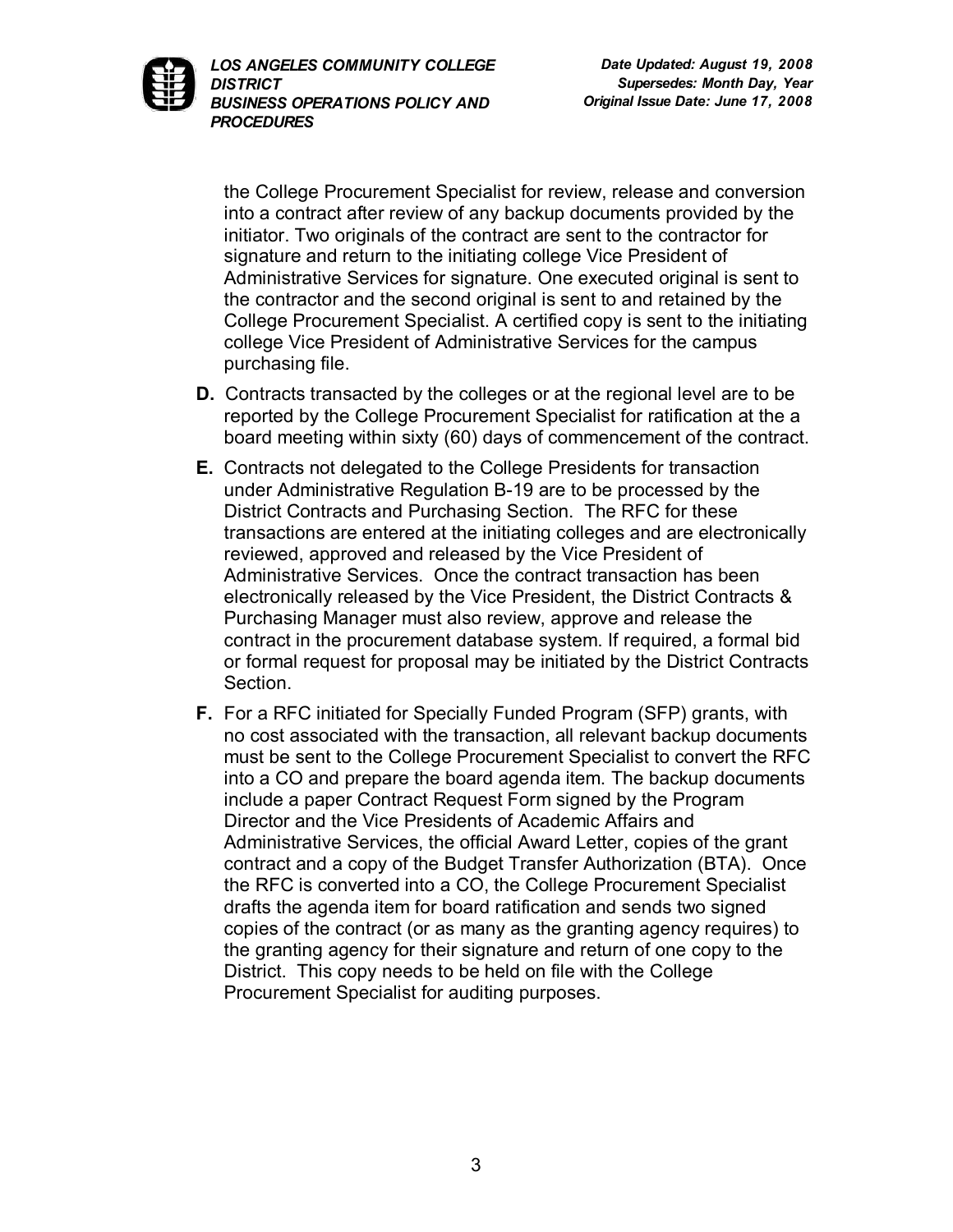

# **C**. **LIMIT ORDER AGREEMENTS**

## **I. OVERVIEW**

**A.** A Limit Order Agreement (LOA) is a contract used to procure the services of athletic officials for college sporting events. The LOA was created to provide an efficient means of contracting for athletic official services through the financial and procurement system. An LOA is handled at the colleges and require signed approval by the Athletic Director on the Athletic Voucher Form. The Vice President of Administrative Services must release the LOA in the procurement system. The LOA also requires the CPS release in the system.

# **II. PROCESS**

- **A.** The initiating College verifies that a vendor identification number exists for the athletic official or requests that the official be entered in the system as a new vendor.
- **B.** An RFC (Request for Contract) is entered in the system by the college athletic department prior to the athletic season, indicating on the line item that the document is intended to create a Limit Order Agreement. A separate line item should be created to designate each athletic sport and distinct cost center. The RFC must be issued using the "one time vendor code". Individual partner codes will be used to invoice and issue checks to the specific officials performing the services covered by the Limit Order Agreement. As a result, it is still important that an initiator of an LOA check to confirm that the official has a vendor number in the procurement system.
- **C.** Once approved the RFC is then converted into a Limit Order Agreement by the College Procurement Specialist. The Limit Order must be released by the Vice President of Administrative Services.
- **D.** Prior to each athletic event, the athletic official must sign the Athletic Voucher Form. The Athletic Director or Athletic Coach will request the official to sign the voucher form agreeing to the terms and conditions of the LOA. The athletic official should verify his or her social security number and address on the form. Once the form is signed by the official, the Vice President of Administrative Services will authorize payment by also signing the voucher form.
- **E.** All Limit Order Agreements must be ratified by the Board of Trustees within 60 days of issuance. Screen prints of the Limit Order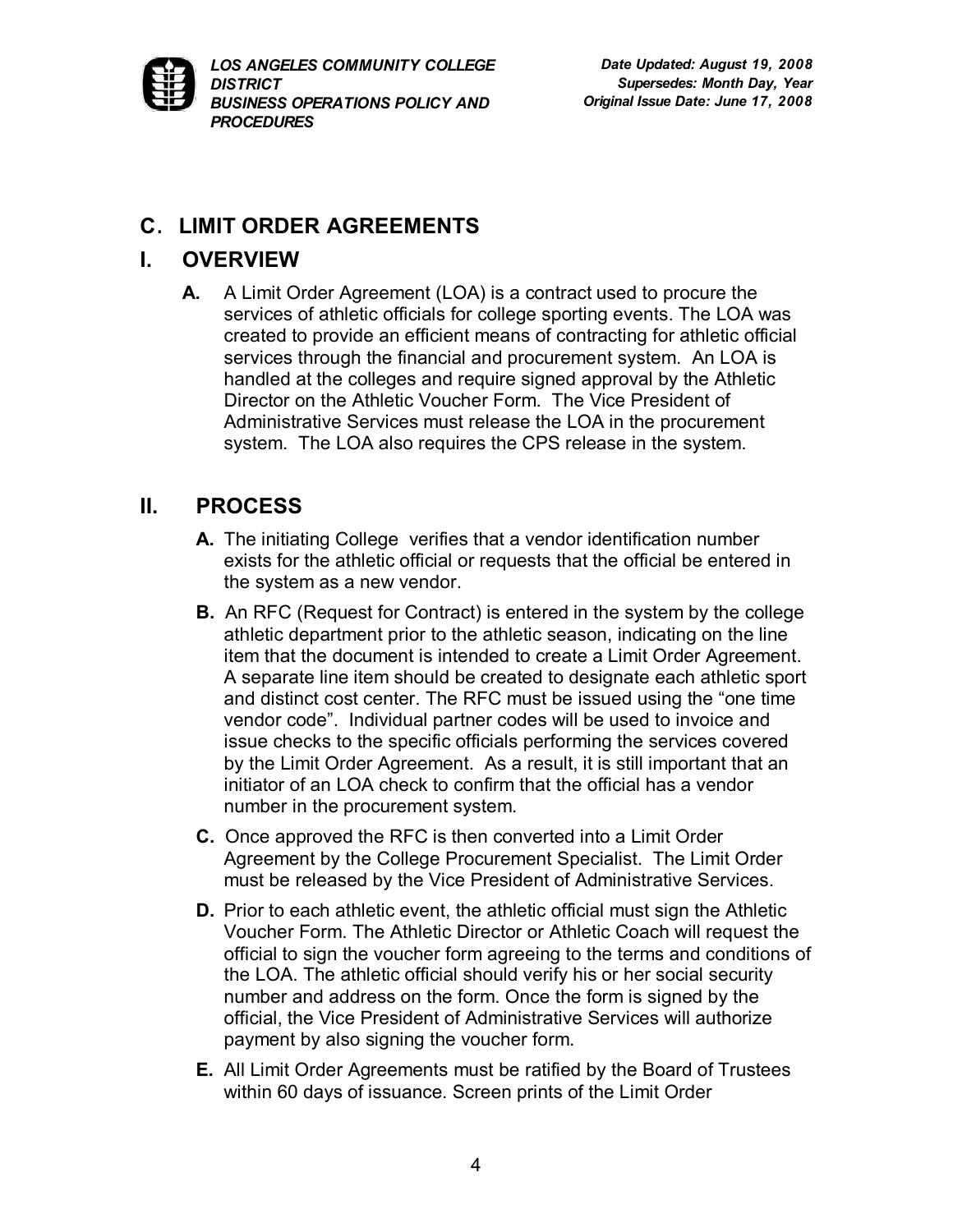

Agreements with both parties' signatures are to be forward to the appropriate College Procurement Specialist.

**F.** The original Athletic Voucher Form shall be maintained by the Vice President of Administrative Services.

# **D. LEGAL AUTHORITY AND CITATIONS http://sap.laccd.edu/sap/forms/**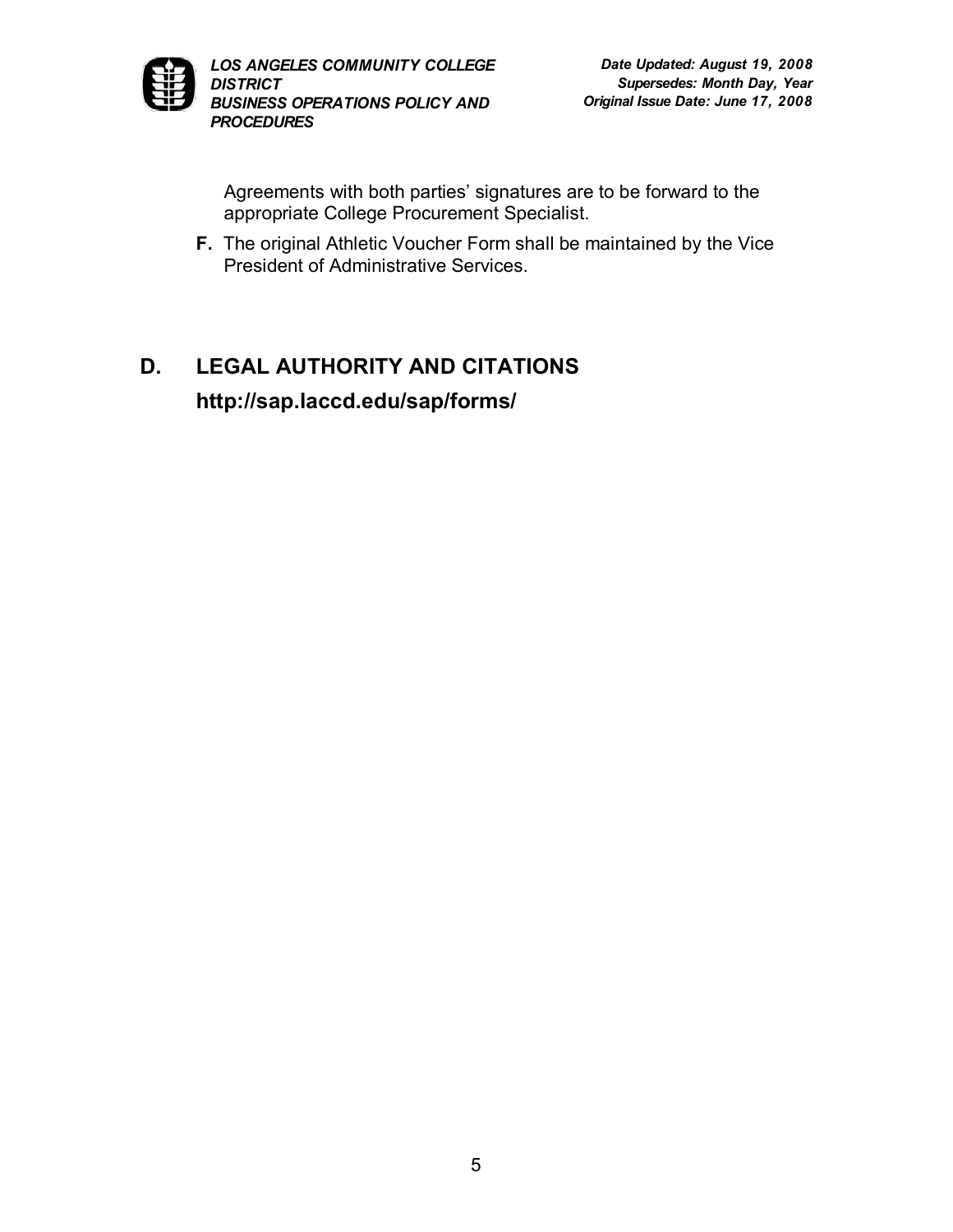

#### PROCUREMENT OF SPECIAL AND **04-08 PROFESSIONAL SERVICES**

#### **OVERVIEW**  $\mathbf{L}$

"Special services and advice," also referred to as professional services, are described in Government Code section 53060. Special services include financial, auditing, legal, architectural/engineering, insurance brokerage, payroll issuance and preparation, and other administrative matters where the practitioner is specially trained and experienced to handle such matters. The key to determining a "special service" is whether the professional's independent knowledge, expert training, discretion and judgment is needed to render complete and adequate service under the contract. When procuring a professional service in combination with a personal service, it must be determined which service is the primary part of the overall services requested in order to direct whether an Invitation for Bid (IFB) or a Request For Proposals (RFP) is the legally appropriate means of procurement.

Special services/professional services procurements are deemed to be exempt from the legal requirement of formal bidding. Nonetheless, the District has adopted as its business practice to procure such services through a competitive process whenever possible. Specifically, the following situations may arise when it is advantageous for the District to competitively procure the services: (a) multiple suppliers of the service compete in the local market and may be interested in doing business with the District, and (b) the District could reasonably derive a material benefit, such as significant cost savings or superior service, from inviting competitive offers, and (c) the service is expected to cost \$5,000 or more. At the discretion of the procuring location, services costing less than \$5,000 may be obtained utilizing quotes.

Professional services are to be procured through a RFP or Request For Qualifications (RFQ) process. Depending on the anticipated dollar amount for the service, the transaction is either handled by the college, College Procurement Specialist or District Purchasing and Contracts Section in accordance with the preceding section 04-01 and the division of authority set forth in Administrative Requlation B-19.

Unlike the RFP, the RFQ omits the requirement for submittal of a price proposal and limits the District's evaluation of offers to an assessment of the relative qualifications of the competing firms to perform the services. Generally, RFQs are used only for engineering and architectural services.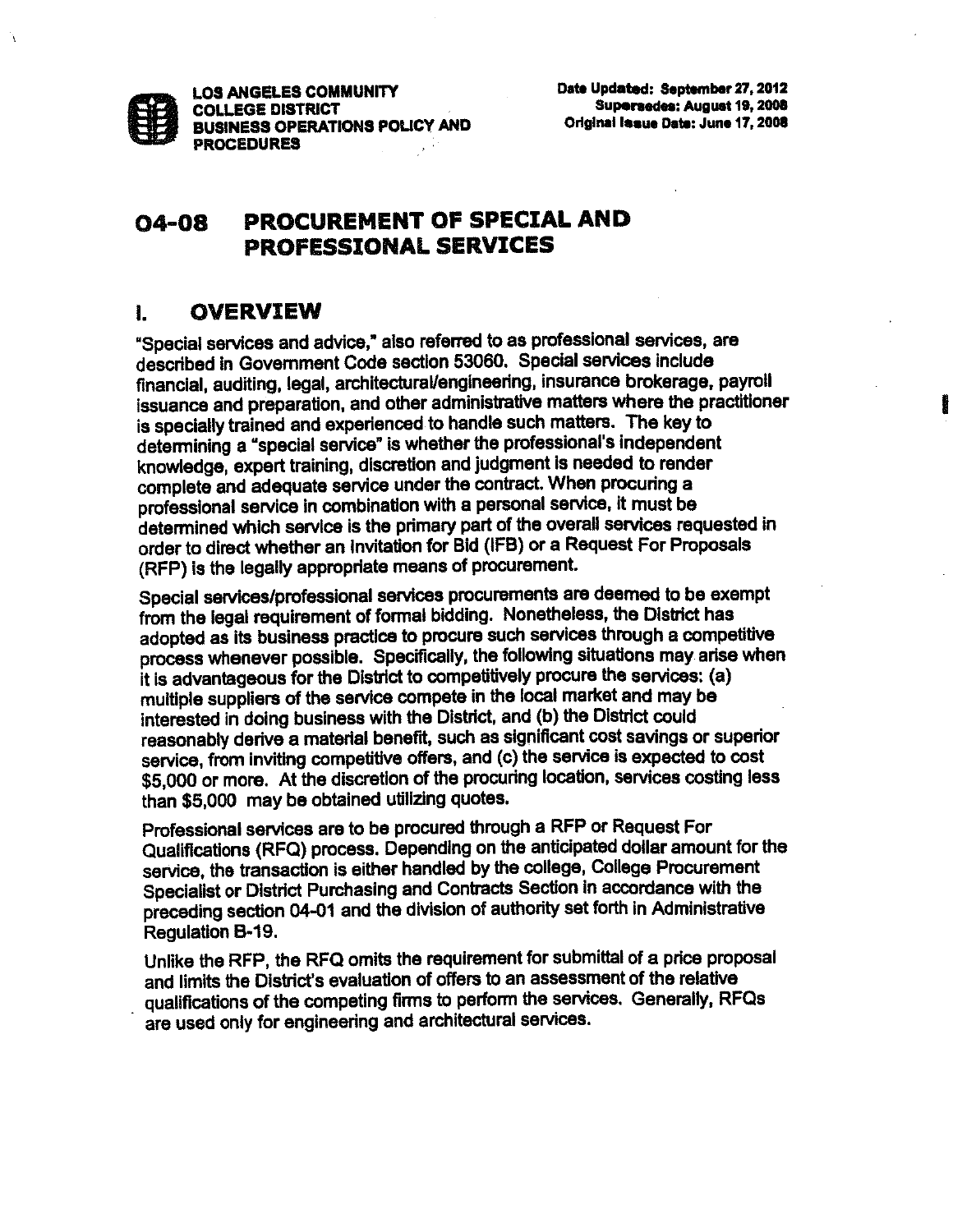

Date Updated: September 27, 2012 Supersedes: August 19, 2008 Original Issue Date: June 17, 2008

As with the sealed bidding process used for Large Purchases, the purpose of the RFP is to create a fair, equitable and objective process for qualified suppliers of a particular service to compete for the District's business on a "blind bid" basis (that is, each proposer not knowing what its competitors are offering), with the goal of selecting the most advantageous offer to the District, price and other relevant factors considered.

#### **PROCESS** II.

#### **Request for Proposals (RFP)** А.

1. Specifications (Scope of Work) - The requestor will initiate the RFP process by preparing a set of service specifications and deliverables. Often referred to as the Scope or Statement of Work, the specifications describe the work to be accomplished, the time frame for completion, any relevant professional or industry standards to be followed, and the deliverables-or work products-to be provided during and at the end of the engagement. If possible, a requestor should also provide with the Scope of Work a list of suggested suppliers to which the RFP should be sent.

2. Evaluation Criteria - Accompanying the Scope of Work should be recommendations for evaluating the proposals submitted. Unlike invitations for bids, in which award is made to the lowest responsible and responsive bidder, the RFP evaluates qualitative factors in the proposal in addition to price. However, evaluation criteria should still utilize qualitatively objective standards for determining whether a vendor should be selected. Some examples of objective but qualitative criteria are the following:

a) Number of years of experience in the service field being procured;

- b) Number of years of experience serving clientele similar to the District:
- c) Experience and education of the personnel proposed for the project;
- d) Possession of a specific license or certification in order to provide the service.

Other more subjective evaluation criteria also may be applied, such as previous clients' satisfaction as reflected in reference checks, and the quality of the technical approach proposed for accomplishing the work objectives. As a general rule, but not necessarily in all cases, price (hourly rate or overall project pricing) should be solicited in the RFP and evaluated as part of the overall proposal.

To enhance the objectivity of the evaluation process, points or weights are to be assigned and published in the RFP to the various primary factors comprising the evaluation criteria, so that both proposers and evaluators know, in general, in advance how proposals will be comparatively scored. Sub-factors used to assist evaluators in scoring primary factors need not be published in the RFP.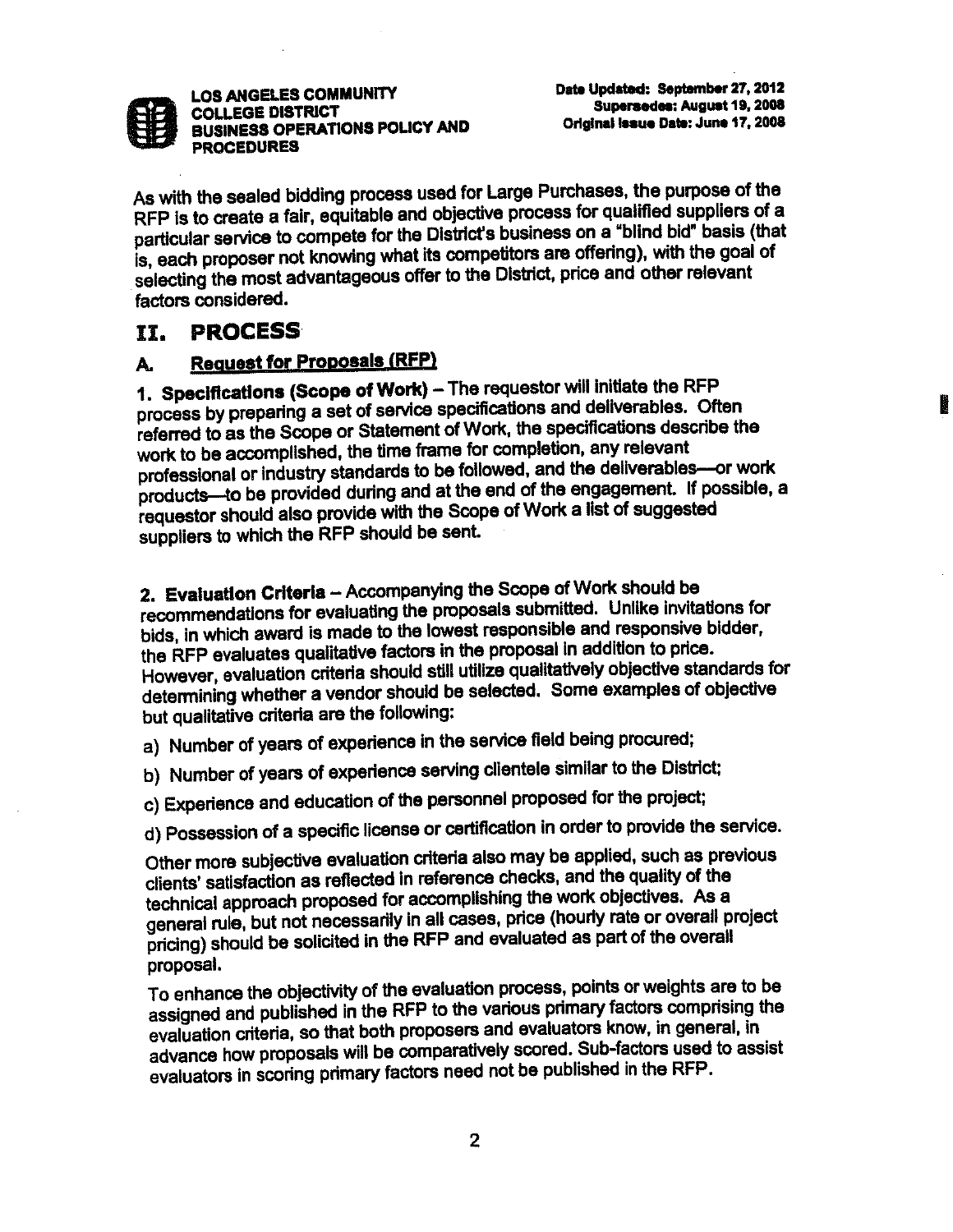

3. Notice - For professional services anticipated to equal or exceed the statutory bid threshold, the District Contracts and Purchasing Section will legally advertise for proposals in the same manner as bids for Large Purchases are advertised. A notice requesting proposals will be published at least once a week for two weeks in a newspaper of general circulation published in the District service area boundaries. The notice must include, at a minimum, the scope of work to be performed and when proposals are due. If a pre-proposal meeting is scheduled, the date, time and place of the meeting also must be included in the notice. If a pre-proposal meeting is mandatory to all proposers, this information should also be included in the notice. Notices also may be advertised in trade journals or other publications targeted at suppliers of the services being procured. For services expected to cost less than the statutory bid threshold. legal advertising of the notice is optional.

In addition to advertising, copies of the notice or RFP may be sent directly to suppliers that have requested to receive such solicitations or which have been identified by the requestor or District as potential proposers. Finally, a copy of the RFP also will be posted on the LACCD Website.

4. RFP Document - The RFP document will generally contain the following information:

- Background on the District, the requesting college (if applicable).  $\bullet$ and other information relevant to describing the District as a prospective customer;
- Explanation of why the specified services are needed;
- . Instructions to proposers on how and where to submit their proposals;
- . Instructions on what information to include in the proposal and how to organize the information;
- . Evaluation criteria to be applied and their relative weights:
- Scope of Work;
- Price Proposal Form, on which the proposer enters its identifying information, pricing and signature;
- Terms and conditions of the contract or the proposed contract template to be offered to the successful proposer, if award is made:
- Miscellaneous forms and instructions.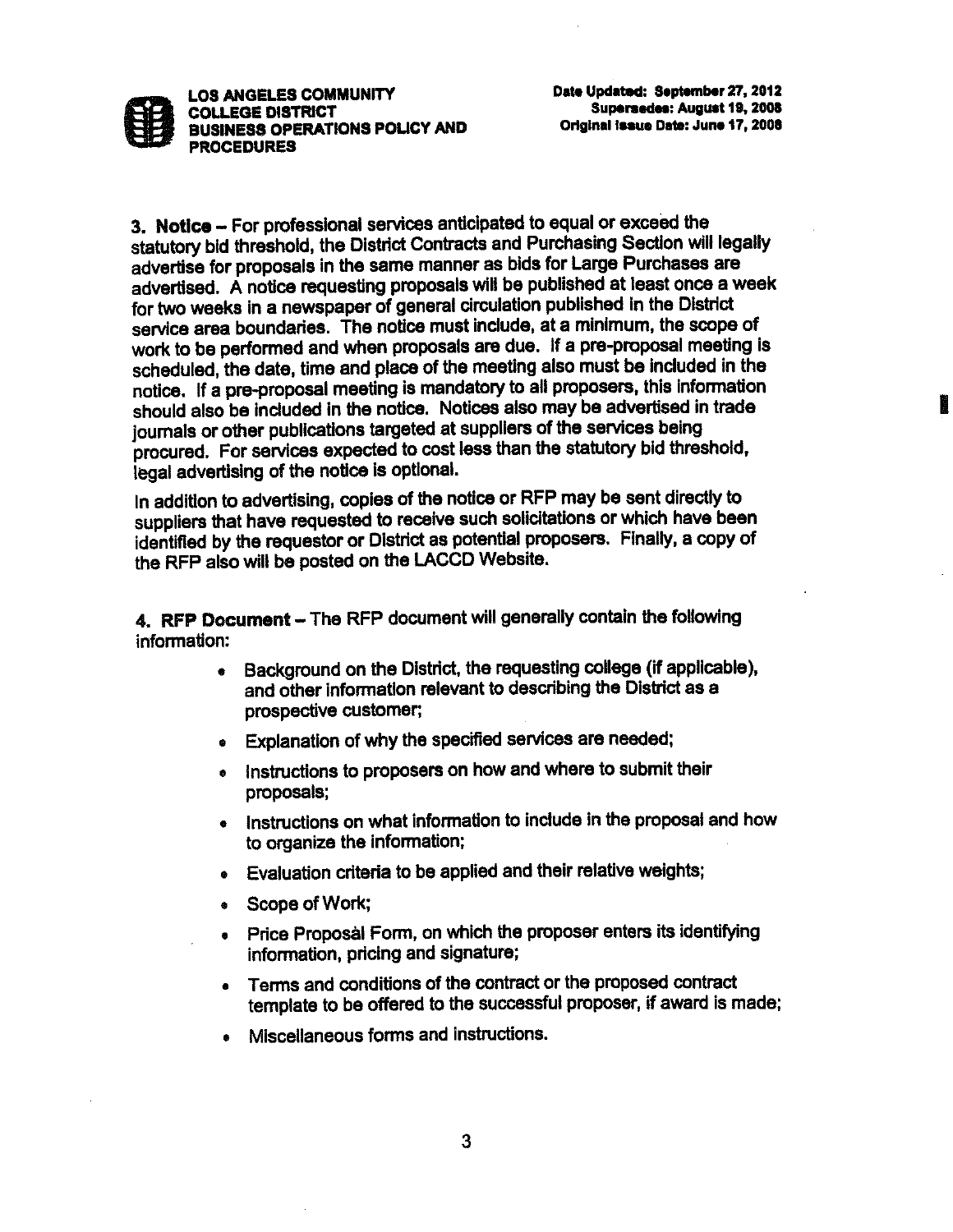

5. Changes to the RFP - Any material changes to the RFP will be made only through written addenda distributed to all who received the original RFP. Distribution may be made by first-class US Mail, email, facsimile or personal delivery to addresses or telephone numbers furnished by the RFP recipients. A copy of the addendum also will be posted on the LACCD website http://www.laccd.edu/business\_services/ along with the original RFP. Issuance of an addendum will be provided far enough in advance of the proposal-submittal deadline to provide a reasonable period of time for proposers to receive the addendum and, if reasonable and appropriate given the nature of the RFP change, modify their offers accordingly; otherwise, the submittal deadline must be extended. Any addendum should be sent and posted on the LACCD website.

6. Pre-proposal Meeting - Whenever it is deemed necessary in order to facilitate the communication of information between the District and prospective proposers, a pre-proposal meeting will be convened by the District prior to the submittal deadline. The date, time and place of the meeting will be included in any RFP advertisement placed or notice issued. The pre-proposal meeting may be conducted at the site where the work is to be performed and conducted as a "job-walk" for prospective proposers. Any questions and answers of a material nature from the pre-proposal meeting, together with any material changes to the RFP announced at the meeting by District representatives, will be documented in an addendum sent to all recipients of the original RFP and posted on the LACCD website.

7. Proposal Submission - Proposals, contained in a sealed wrapper, will be accepted up to the noticed proposal submittal date and time. Time and date of receipt will be mechanically stamped or handwritten accompanied by the signature of the recipient, on the wrapper. Proposals received after the deadline will not be opened but will be either returned to the proposer or held sealed until the conclusion of the RFP process. Only if fewer than two responsive proposals are received will any late proposals be considered, in which instance all late proposals must be considered. If required in the RFP instructions, an electronic file of the proposal (e.g., in MS Word or PDF format) must be submitted on diskette or CD-ROM together with the paper proposal.

Proposals may be delivered in person by the proposer, through the US Mail or via a private third-party carrier (e.g., overnight delivery or courier service), but in no event will a delay caused by such delivery method be allowed by the District as a valid reason for acceptance of a late proposal. Only if the District is the direct cause of late receipt of a proposal will such offer be accepted. Faxed proposals will not be accepted.

If permitted in the RFP instructions, as an alternative to the submittal of a paper proposal, proposals may be prepared in MS Word or PDF format and submitted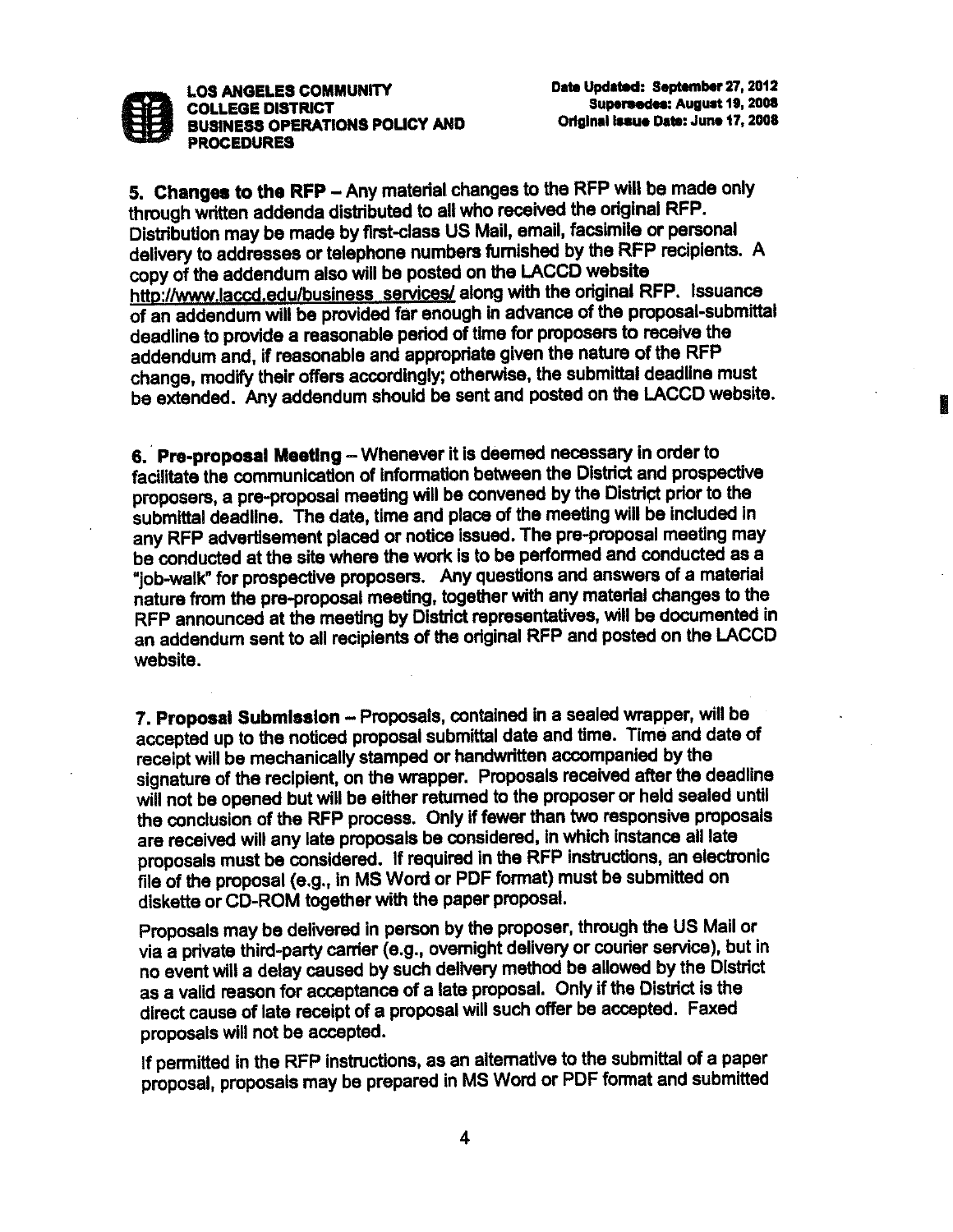

electronically as an attachment to an email message sent to a secure mail box designated by the District.

Unlike sealed bids, proposals are not opened in a public setting. Instead, they are opened by District employees in private so as not to expose the contents of any proposal to competitors. This serves to preserve the District's ability to negotiate changes favorable to LACCD with one or more proposers without their knowledge of what their competitors may be offering.

8. Proposal Evaluation-The RFP will specify whether interviews will be conducted following review of proposals. If the RFP does not specify that interviews are to be conducted, the review of proposals will follow the procedure outlined below:

Proposals will be evaluated in accordance with the criteria and a. weights published in the RFP.

To further the objectivity of process, a panel of evaluators-including b. representatives from other District locations or from outside LACCD may be convened to score the proposals independently.

The RFP shall set forth in general the process by which a C. "competitive range" of proposers will be identified for the purpose of participating in interviews and beyond, which may be by any reasonable means such as, but not limited to, those proposers receiving scores for their written proposals that exceed a pre-established minimum score or by limiting the competitive range to a pre-established fixed number of top scoring proposers.

(c1.) The chair of the proposal review panel (usually, the initiator of the RFP) will be responsible, in advance of the proposal scoring, for the development of a score sheet which will reflect the criteria and weight assigned to each factor under consideration and for determining the method by which the total proposal score will be determined (such as, without limitation, by averaging all evaluator proposal scores, averaging the evaluator proposal scores after elimination of the highest and lowest scores, or such other methodology of averaging as may be appropriate).

Each panel member will review the written proposals and  $(c2.)$ score them according to the criteria specified in the RFP and the sub-factors applicable to those criteria, if any, provided to the panel.

(c3.) Each member of the panel will be responsible for combining the scores of the weighted criteria and assigning their own total score to each proposal.

(c4.) Unless the RFP specifies that the scores be confidential, they shall be depicted in a summary table/spread sheet.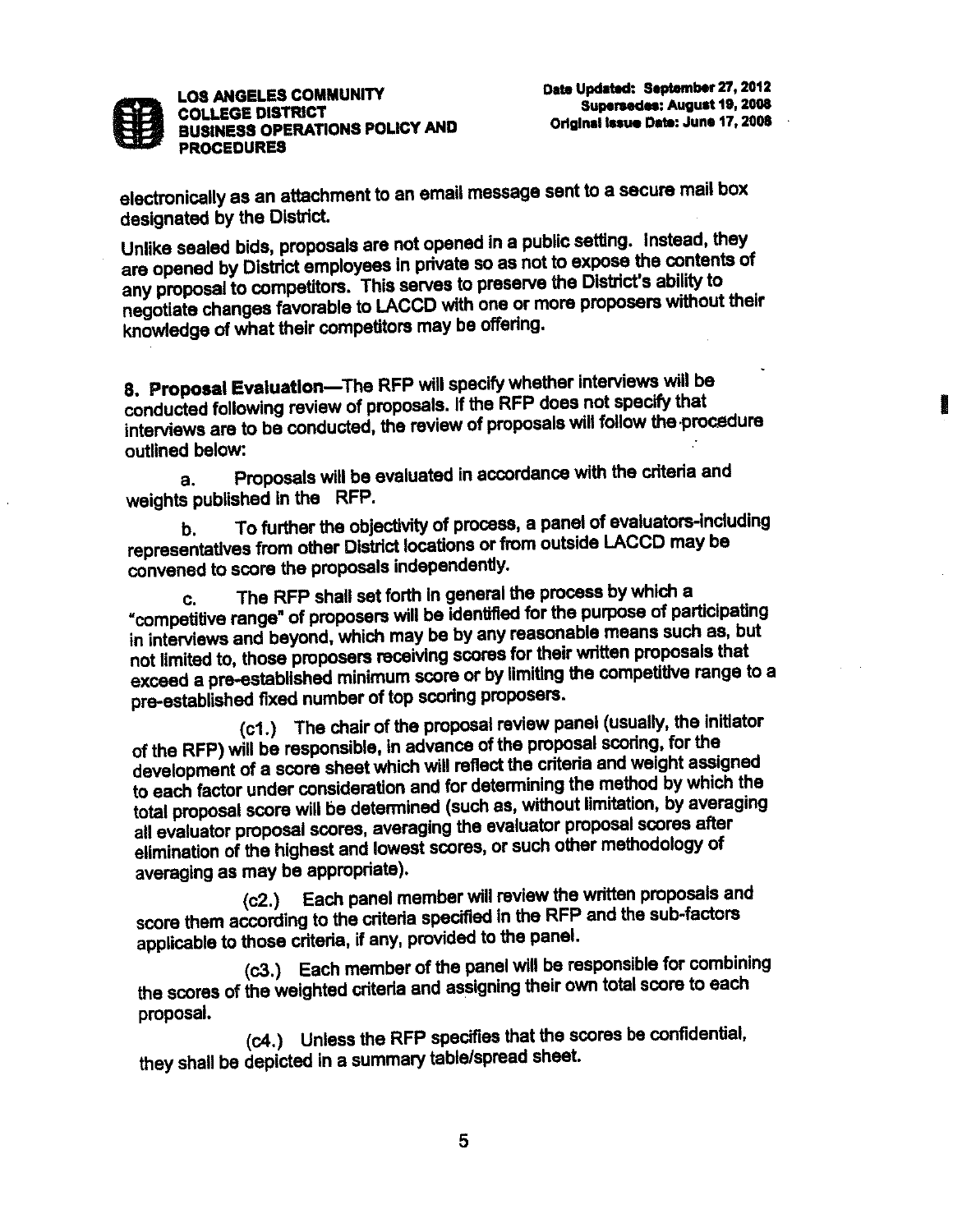

If the RFP does not specify that interviews are to be conducted, the d. proposal receiving the highest score in (c4.) will, subject to the conduct of negotiations, if any, be deemed to be most advantageous and will be recommended for award of the contract.

9. Interviews-If specified in the RFP, after the proposals have been initially evaluated following the procedure outlined in section #8 (a-c4), interviews will be conducted with the proposers identified as within the competitive range.

The chair of the proposal review panel or initiator of the RFP (if a. different individuals) will convene the interview panel which may be comprised of either the same members as the proposal review panel or different individuals with specific expertise relevant to the selection process.

The chair of the interview panel will ensure that a set of questions is b. developed and that the same questions are posed during each interview. This shall not preclude the evaluators from asking other questions, but the scoring shall be based primarily on the questions listed and the proposers' responses as determined from the answers to those and any other related follow-up questions.

The chair of the interview panel will be responsible, in advance of C. the interview scoring, for the development of a score sheet which will reflect the criteria and weight assigned to each factor under consideration in the interviews and for determining the method by which the total interview score will be determined (such as, without limitation, by averaging all evaluator interview scores, averaging the evaluator interview scores after elimination of the highest and lowest scores, or such other methodology of averaging as may be appropriate)..

Prior to the interviews, the chair of the interview panel will d. determine whether:

(d1.) the total proposal score will be added to the total rating of the interview for each proposer/presenter in order to develop an aggregate final rating or

(d2.) the total rating of the interviews will be considered independently from the proposal scores. In this case the total of the panel members' ratings of each interview will serve as the aggregate final rating for each proposer/presenter.

The proposer/presenter receiving the highest aggregate final rating А. as determined in paragraph d. (using the method specified in either [d1.] or [d2.]) will, subject to the conduct of negotiations, if any, be deemed the offer most advantageous to the District and will be recommended for contract award.

If specified in the RFP, more than one proposer/presenter may be f. selected as among the most advantageous offers. For example, this would be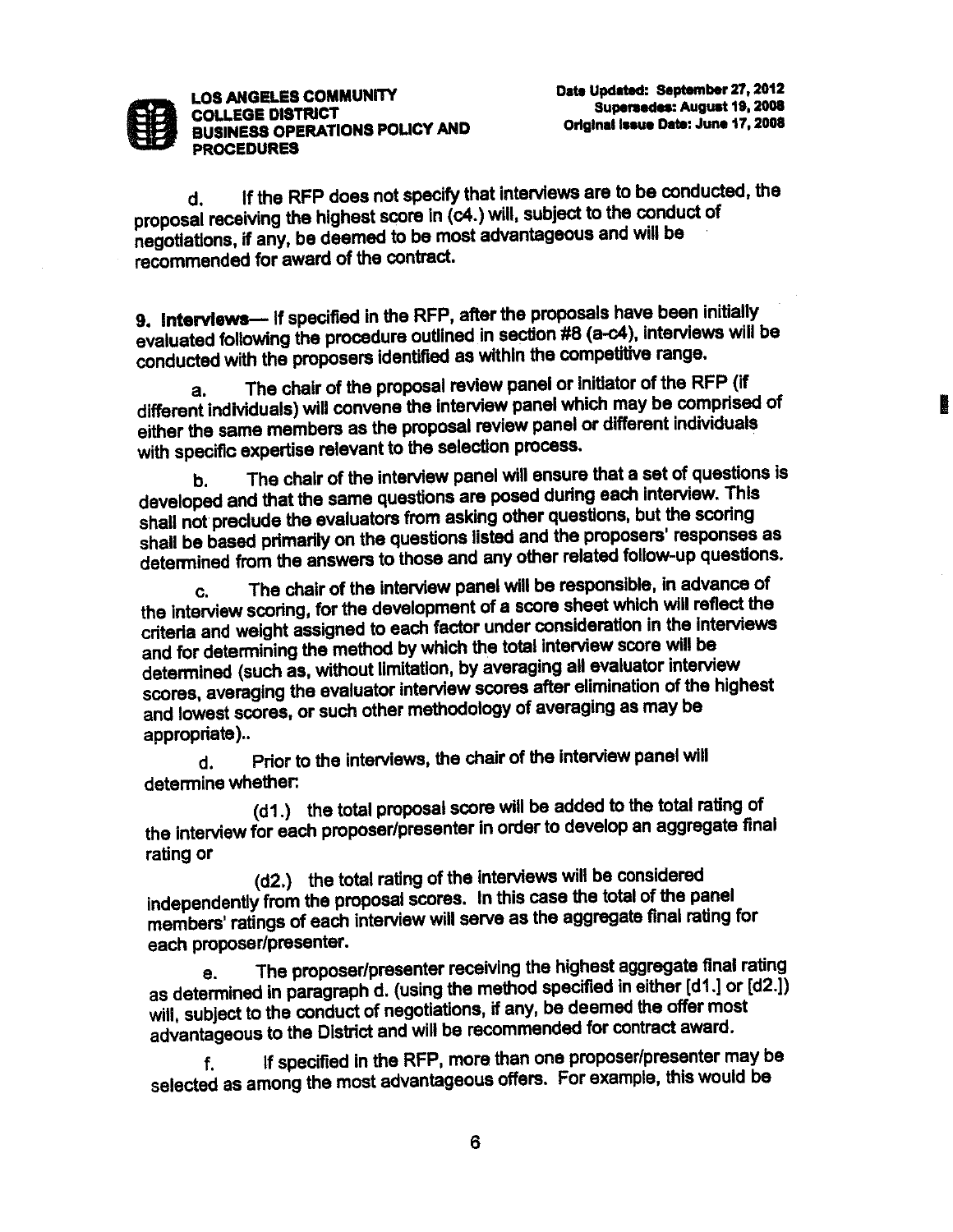

the case when a pool of consultants with particular expertise, such as executive search consultants, is being developed.

10. As specified in the RFP, negotiations may be conducted with some or all of the proposers in the competitive range. When conducting negotiations care must be taken to not divulge the contents of another proposer's price or any information that a proposer has identified, and that is in fact, proprietary.

B. Award - Any award of a contract to a successful proposer must be authorized or ratified by the Board of Trustees at a regular public meeting. All proposers will be notified in writing of the recommendation of award or the actual award. Any vendor who had submitted a proposal that was responsive to the RFP and who wishes to file a protest of the award shall do so in compliance with Rule PP-04-09.

C. Recordkeeping - A copy of the original RFP, including all addenda issued thereto, and originals of all proposals, correspondence and other proposergenerated documents will be retained by the issuer of the RFP for the duration of the contract award or for a longer period if required by the District's records retention policy.

The District is subject to the California Public Records Act set forth in Government Code sections 6250-6270. As such, proposals, correspondence and other proposer-generated documents are subject to public inspection, unless otherwise excluded by the Public Records Act. For this reason, proposers are to be instructed to identify in their proposals information they deem to be proprietary in nature. Identification of information as "proprietary" by the proposer does not quarantee non-disclosure of the information if public disclosure is otherwise permitted or required by law.

## III. LEGAL AUTHORITY AND CITATIONS

Public Contract Code sections 20650-20660 Education Code sections 81550 et seq, 81641, 81651 Government Code section 53060 Board Rules 7100 and 7102.16 04-02 - Types of Transactions Government Code sections 6250-6270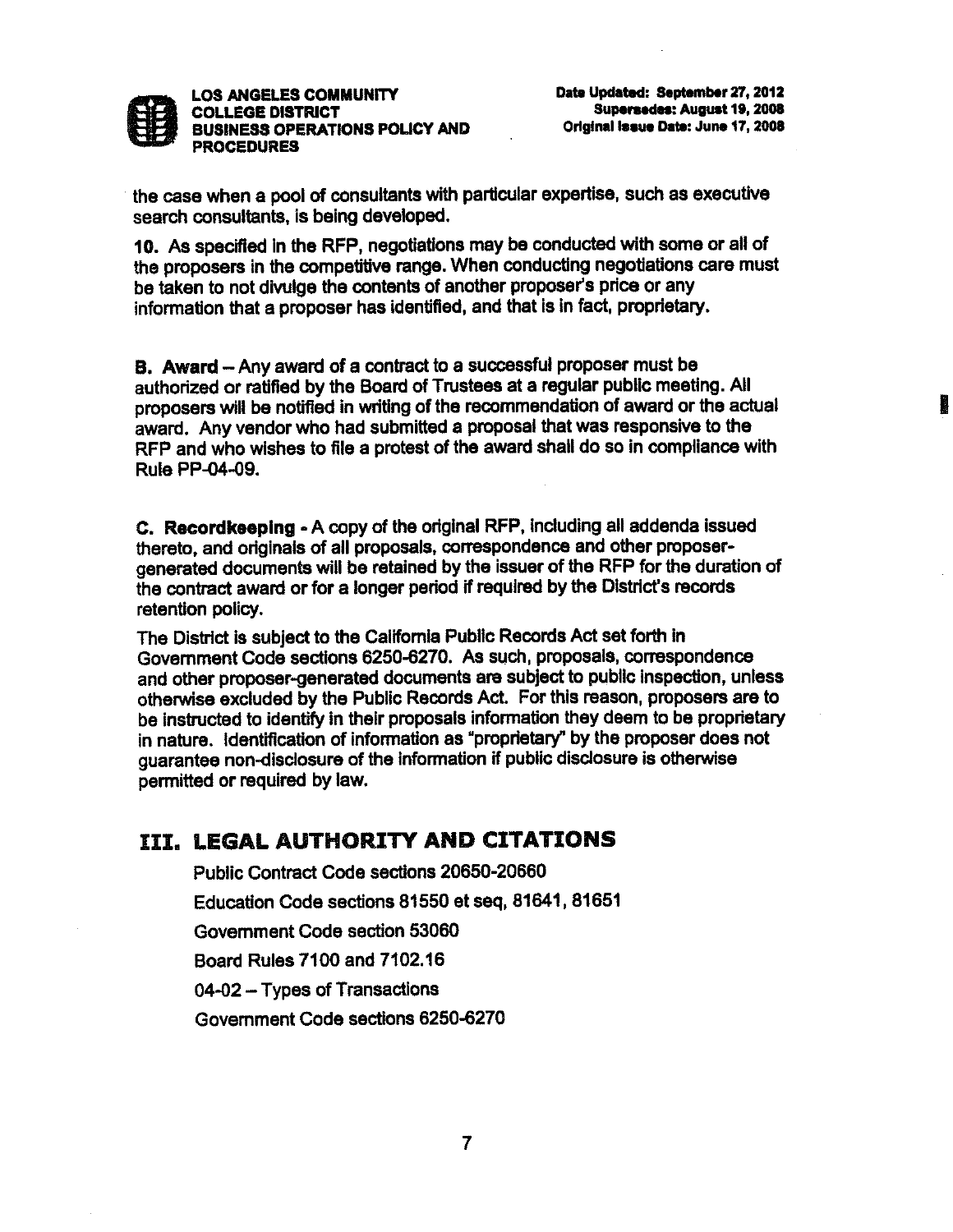

# **PP-04-09 BID PROTESTS AND APPEALS**

# **I. OVERVIEW**

It is the policy of the District to afford due process to suppliers that have participated in a competitive procurement process and believe they have not been accorded fair treatment or that the selection process was materially flawed.

This process extends to suppliers whose bids have been rejected as "nonresponsive" to a solicitation or which have been declared "non-responsible" and ineligible for award. At the same time, it is not the District's intent to unnecessarily delay the award of contracts resulting from legitimate processes or provide a forum for bidders interested solely in denying business to their competitors.

Accordingly, this section establishes the rules and procedures for vendors to protest the recommended awards resulting from requests for quotes, invitations for bids or requests for proposals. Different rules and procedures are applied to purchases below and above the statutory bid threshold.

Since most purchases below the statutory bid threshold are delegated to the colleges and purchasing regions and are transacted informally (e.g. orally, via email or fax, through catalog pricing), with the objective of expediting the transactions, the protest process is correspondingly abbreviated and collegebased. Conversely, because purchases equal to or exceeding the bid threshold are reserved to the District Contracts and Purchasing Section and are transacted in a formal manner, with resulting contracts requiring prior approval by the Board of Trustees, the protest process is equally formal and administered by the District Business Services Office.

This section does not cover the process for bid protests of public works projects under the California Uniform Cost Accounting Act (CUPCAA). This process may be found in the Facilities Section or in Board Rule 7103.6.

# **II. PROCESS**

## **A. Purchases below statutory bid threshold**

## **1. Filing of protest**

A supplier that has submitted a quote or proposal to a college for less than the statutory bid threshold, and wishes to lodge a protest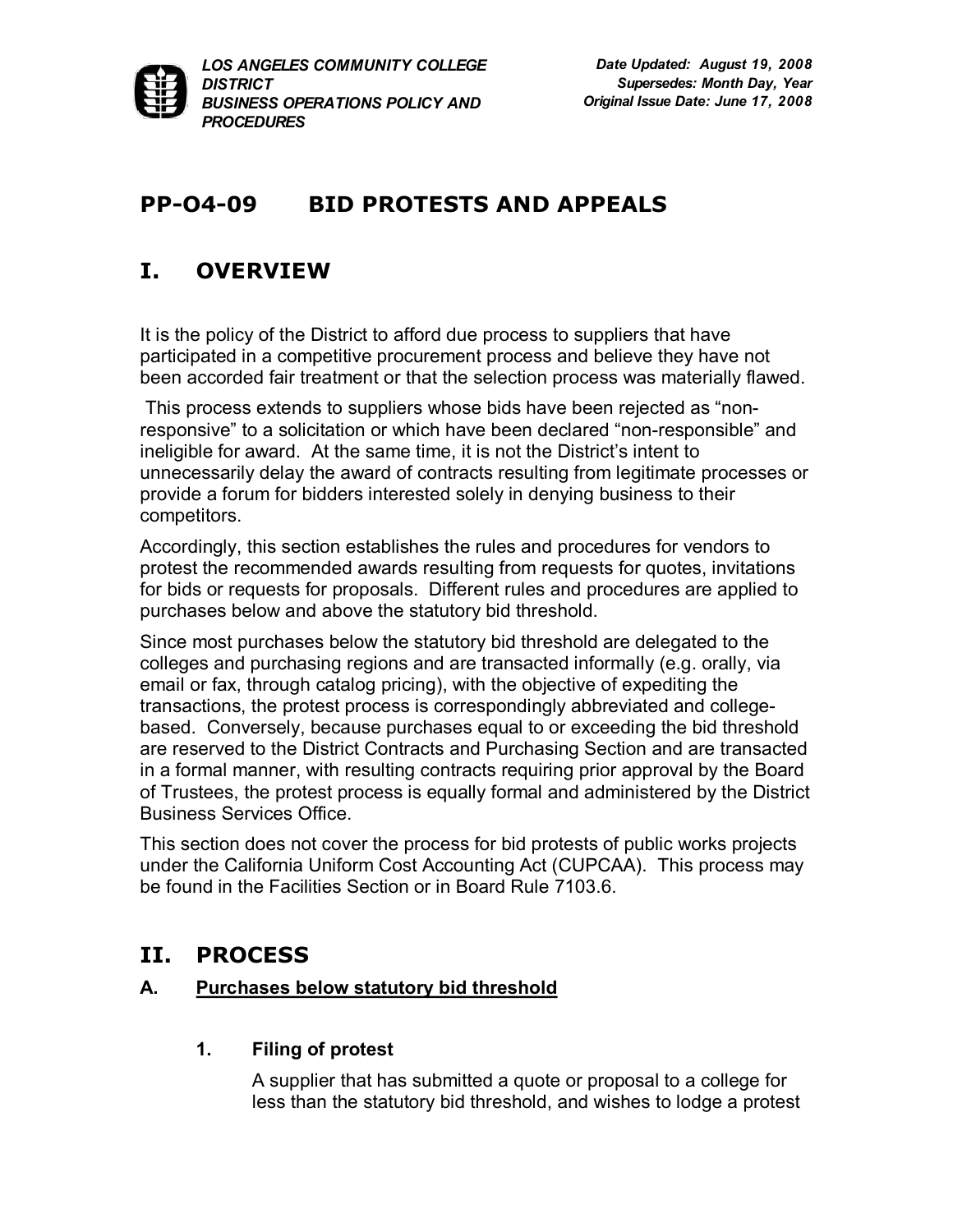

against the award to another supplier (hereafter in this section, "Protestor"), supplier must comply with the following:

- **(a)** Submit such protest in writing to the Vice President of Administrative Services of the college (hereafter in this section, "Vice President");
- **(b)** The protest must be submitted within two (2) business days of notification of the proposed award; and
- **(c)** The protest letter must state the basis for the protest and the remedy sought.

## **2. Disposition of protest**

Upon receipt of a protest, the Vice President will:

- **(a)** Suspend award pending disposition of the protest;
- **(b)** Notify the supplier recommended for award (hereafter in this section, "Awardee") about the protest; and
- **(c)** Invite the Awardee to submit, within two (2) business days of notice of the bid protest, any information in support of the award.

If the Vice President upholds the protest, this decision and its basis will be conveyed in writing to the Protestor, the Awardee, and any other supplier that submitted a quote or proposal. The communication will also declare the college's intention to: (a) award to another supplier, or (b) cancel the solicitation and re-solicit quotes or proposals, or (c) cancel the solicitation and not re-solicit for at least six (6) months.

If the Vice President denies the protest, this decision and its basis will be conveyed in writing to the Protestor and all other suppliers that submitted a quote or proposal. In denying the protest, the Vice President may declare the college's intention to: (a) award to the Awardee; or (b) cancel the solicitation and re-solicit quotes or proposals, or (c) cancel the solicitation and not re-solicit for at least six (6) months.

Whether upholding or denying the protest, if the Vice President elects to cancel the solicitation and not re-solicit for at least six months, then the decision on the protest and the action will be deemed final and there will be no further avenue of appeal for any party.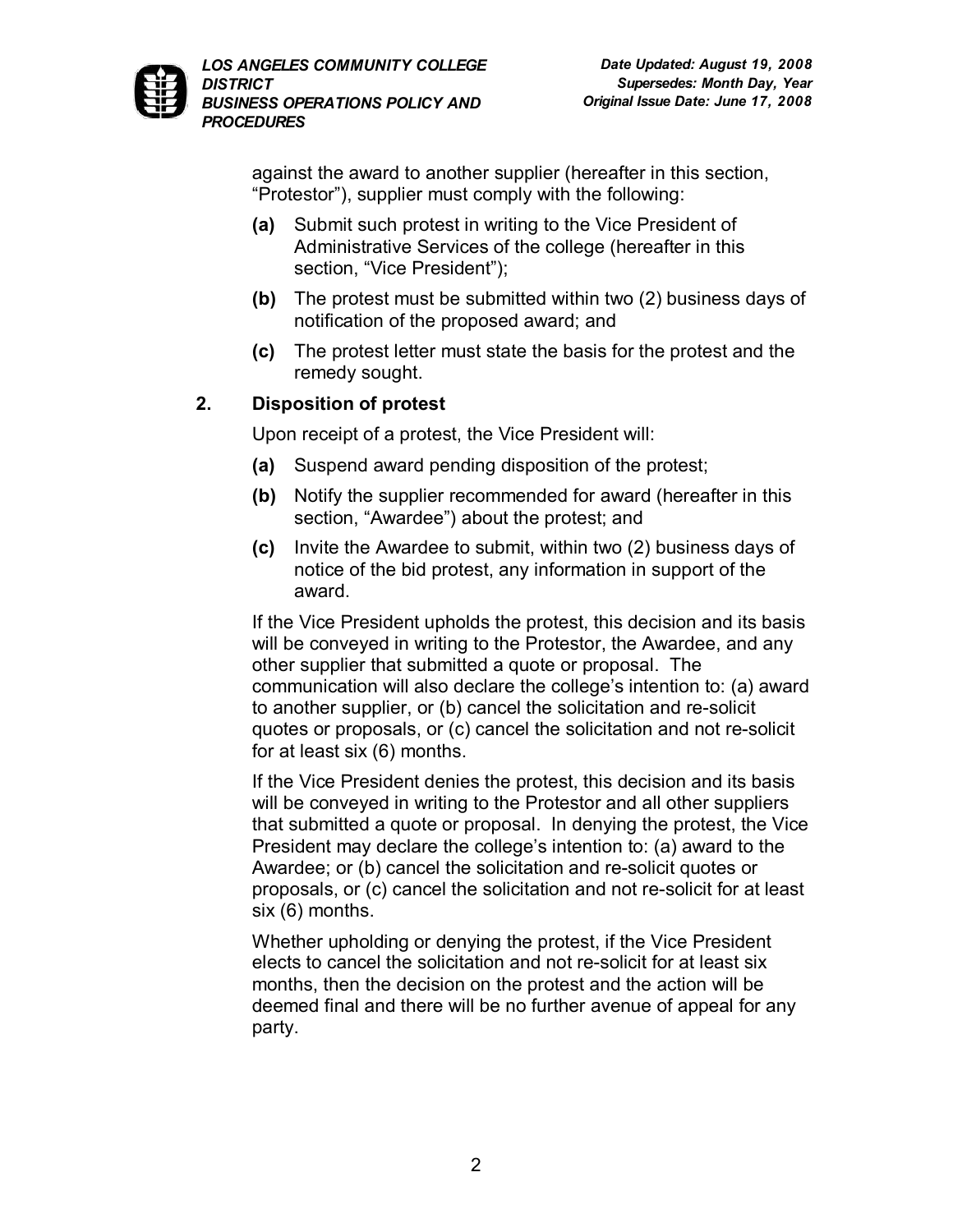

### **3. Appeal**

Except where the Vice President's decision is deemed final as stipulated above, any supplier notified of the Vice President's decision on a protest must, within two (2) business days of notice, appeal the decision in writing to the President of the college and include in the appeal to the President the same information as required for the original protest. The disposition of the appeal will be handled in the same manner as the protest.

The President's decision on the appeal will be conveyed to all parties in writing. The President's decision in the matter will be final and there will be no further avenue of appeal for any party.

## **4. District Office transactions**

If the protested transaction is for the District Office, the initial protest described above will be directed to the Director of Business Services and the appeal will be to the Deputy Chancellor, whose decision in the matter will be final. Such decision will be communicated to all parties in writing within a reasonable time period after the decision is made.

## **5. Notice of protest procedures**

The procedure described above will be provided upon request to any supplier that requests information on how to protest an award below the statutory bid threshold. The procedure for supplier protest will be made available on the LACCD website.

## **B. Purchases at or above statutory bid threshold**

### **1. Filing of protest**

A supplier that has submitted a sealed bid or proposal to the District under a solicitation estimated to equal or exceed the statutory bid threshold, and wishes to lodge a protest against the award to another bidder/proposer, must comply with the following:

- **(a)** Submit such protest in writing to the Director of Business Services at the District Office (hereafter in this section, "Director");
- **(b)** Protests must be submitted within five (5) business days of notification of the proposed award; and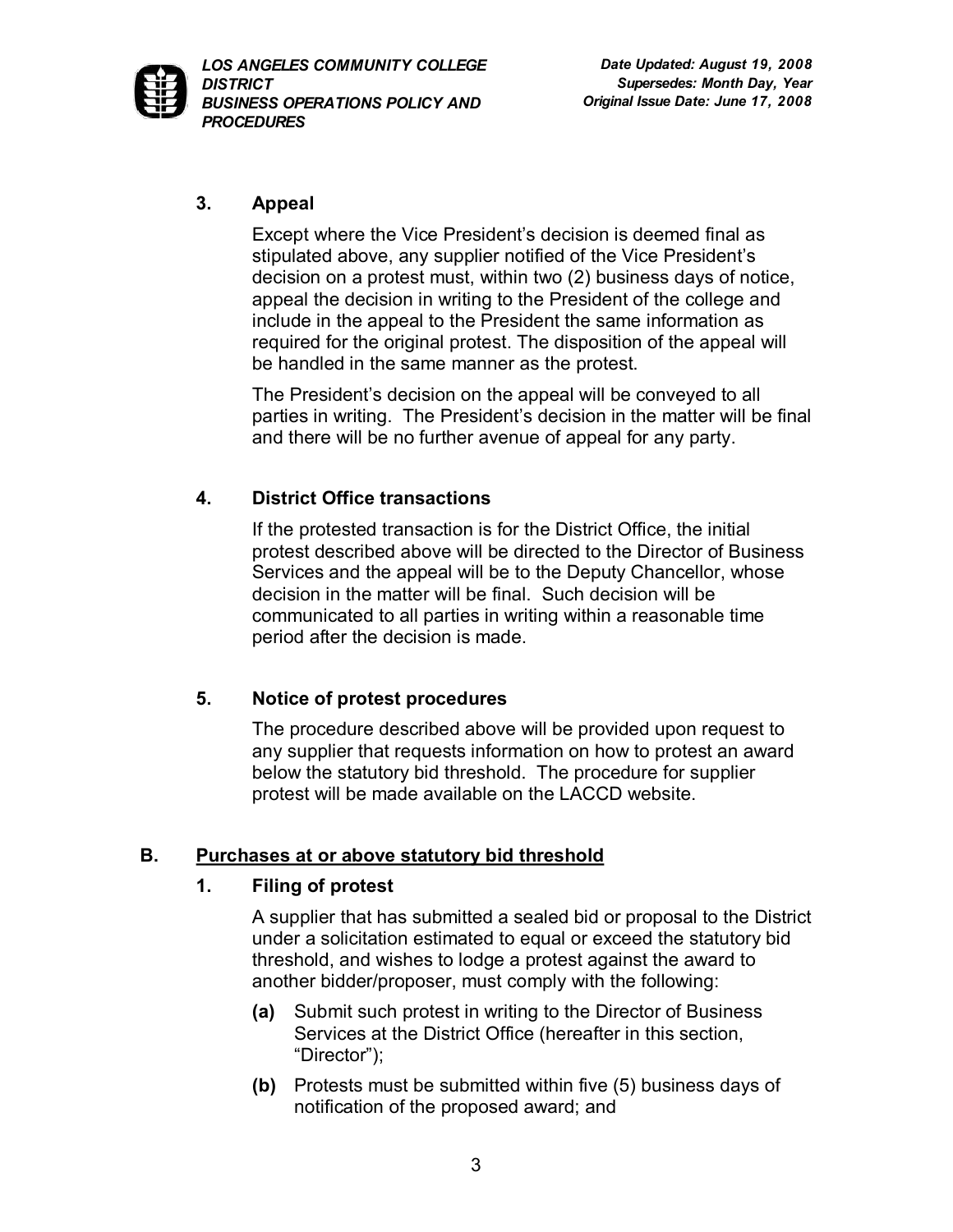

**(c)** The protest letter must state the basis for the protest and the remedy sought.

## **2. Disposition of protest**

Upon receipt of a protest, the Director will:

- **(a)** Suspend award pending disposition of the protest;
- **(b)** Notify the Awardee about the protest; and
- **(c)** Invite the Awardee to submit, within two (2) business days of notice, any information in support of the award.

If the Director upholds the protest, this decision and its basis will be conveyed in writing to the Protestor, the original Awardee, and any other supplier that submitted a bid or proposal. The communication will also declare the District's intention to: (a) award to another bidder/proposer, or (b) cancel the solicitation and re-solicit bids or proposals, or (c) cancel the solicitation and not re-solicit for at least six (6) months.

If the Director denies the protest, this decision and its basis will be conveyed in writing to the Protestor and all other suppliers that submitted a bid or proposal. In denying the protest, the Director may declare the District's intention to: (a) award to the Awardee; or (b) cancel the solicitation and resolicit bids or proposals, or (c) cancel the solicitation and not re-solicit for at least six (6) months.

Whether upholding or denying the protest, if the Director elects to cancel the solicitation and not resolicit for at least six months, then the decision on the protest and the action will be deemed final and there will be no further avenue of appeal for any party.

## **2. First appeal**

Except where the Director's decision is deemed final as stated above, any supplier so notified of the Director's decision may:

- **(a)** Submit within five (5) business days of notice of the Director's decision, an appeal in writing to the Chancellor, who may elect to delegate disposition of the appeal to the Deputy Chancellor.
- **(b)** Appeal to the Chancellor or Deputy Chancellor (collectively, hereafter in this section, "Chancellor") and such an appeal must include the same information as required for the original protest. Disposition of the appeal will be handled in the same manner as the protest.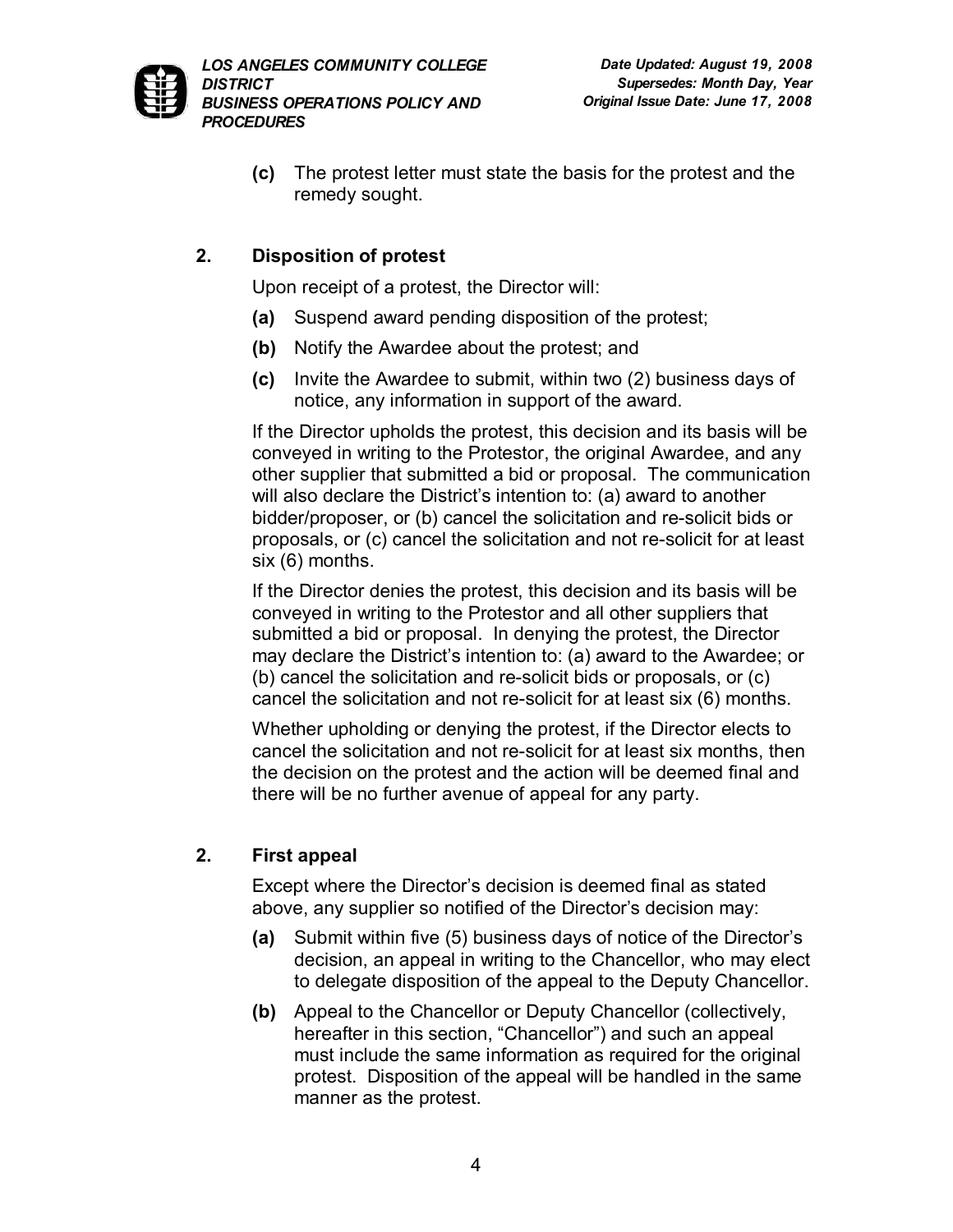The Chancellor's decision on the appeal will be conveyed to all bidders/proposers in writing. Whether upholding or denying the appeal, if the Chancellor elects to cancel the solicitation and not resolicit bids or proposals for at least six (6) months, then the decision on the appeal and the action will be deemed final and there will be no further avenue of appeal for any party.

## **3. Final appeal; public hearing**

Except where the Chancellor's decision is deemed final as stipulated above, any bidder/proposer so notified of the Chancellor's decision may:

- **(a)** Submit within five (5) business days of notice of the Chancellor's decision, an appeal in writing to the Board of Trustees (hereafter in this section, "Board") and request a public hearing on the appeal at a regularly scheduled Board meeting before action is taken on the recommended award.
- **(b)** Appeal to the Board and such an appeal must include the same information as required in the Chancellor's appeal.

Upon receipt of such appeal, the Board will defer award (if one is recommended) until after disposition of the appeal. The Board will also notify the Awardee about the appeal and invite that party to (a) submit information in support of the award, and (b) appear at the public hearing if one is requested. Both the public hearing on the appeal and the award of contract, if one is recommended, may appear on the same public board agenda. Notice of the action taken by the Board will be conveyed to all bidders/proposers within a reasonable time period.

If an appeal is filed but no public hearing is requested, or if the appellant fails to appear for a requested public hearing, the Board may rule summarily on the appeal or postpone a decision until a future date. Notification of the action taken or decision made by the Board will be provided to all bidders/proposers within a reasonable time period.

If a public hearing is held, the Board will take testimony from the appellant and others that wish to speak on the matter before rendering a decision on the appeal. The Board, in its discretion, may limit the time allotted to testimony or the type of information that may be presented.

If the Board denies the appeal, it may proceed to award the contract if one is recommended on the Board agenda. If the Board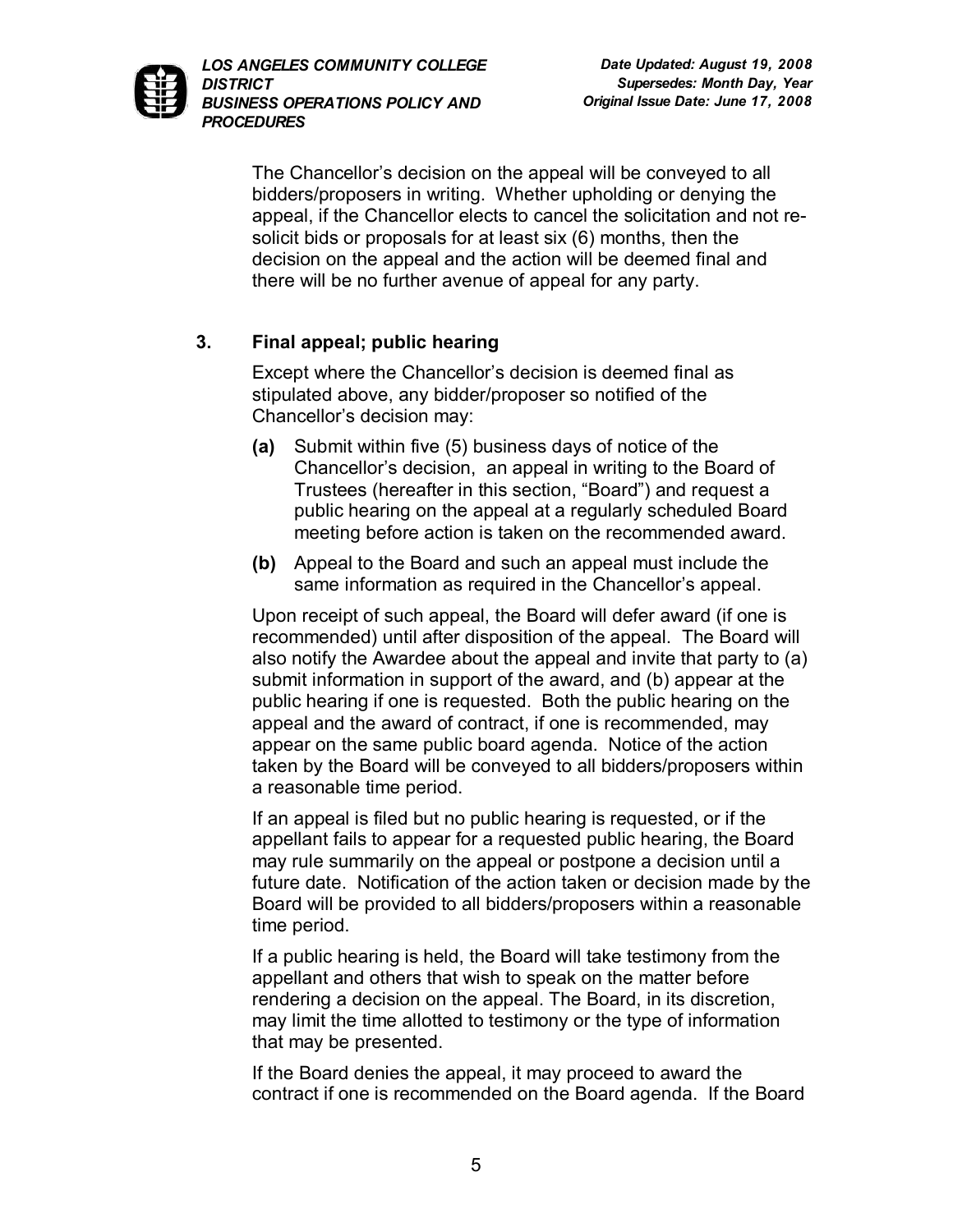

upholds the appeal, then the Board may: (a) declare its intent to award to another bidder/proposer and direct staff to place a recommendation for said award on the next available Board agenda, or (b) cancel the solicitation and order the re-solicitation of bids or proposals, or (c) cancel the solicitation and order that bids/proposals not be re-solicited for at least six (6) months. The Board's decision on the appeal will be final, with no avenue for further appeal, and will be conveyed to all bidders/proposers in writing. Notification of the Board's decision will be communicated to all bidders/proposers within a reasonable time period after the decision is made.

## **4. Notice of protest procedure**

A true and accurate summary of the rules and procedures for filing a protest, as described in II.B.1 above, will be included in any invitation for bids or request for proposals for purchases at or above the statutory bid threshold. Thereafter, a copy of the rules and procedures governing appeals will be furnished to each Protestor as part of a response to the protest. The protest procedure will also be made available on the LACCD website.

### **5. Recordkeeping**

File records containing documentation on supplier protests and appeals, including but not limited to correspondence and written decisions, shall be maintained by the Office of the Vice President of Administrative Services or in the Office of the Director of Business Services respective to the dollar threshold of protest initiation.

Files should be kept in a chronological, complete and orderly manner as these documents constitute the administrative record for the process afforded to a specific supplier by the District in a particular case and could be exposed in potential litigation with a supplier or subject to a California Public Records Act request.

# **III. LEGAL AUTHORITY AND CITATIONS**

Public Contract Code sections 10290, 20650-20660, 22030-22045 Education Code sections 81550 et seq, 81641, 81651 Government Code section 53060